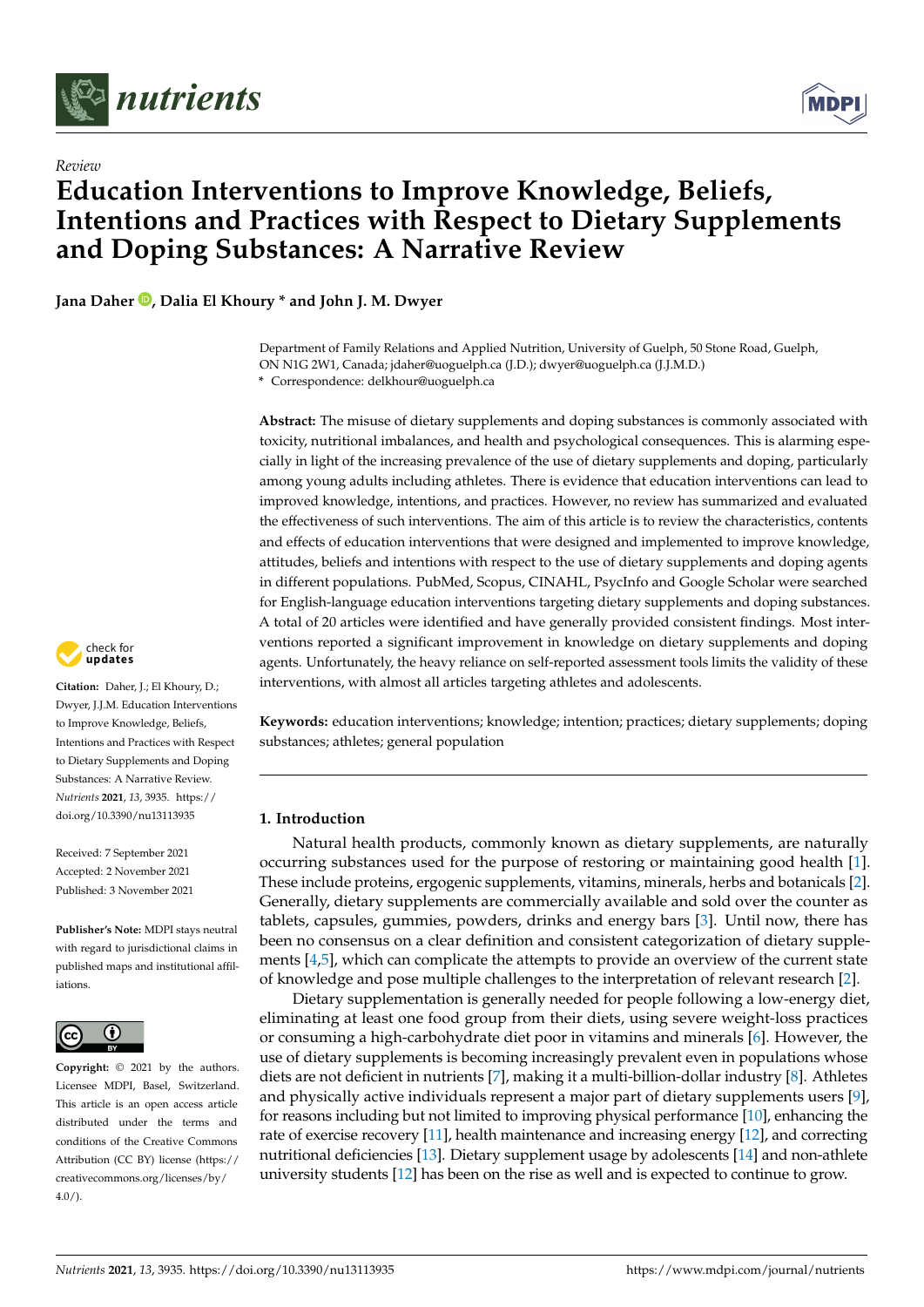The indiscriminate use of supplements is problematic since a large body of evidence has shown that supplement users still rely on unreliable sources of information with regard to supplementation [\[15\]](#page-13-2) such as family and friends, teammates, coaches, the Internet or their own judgement [\[12\]](#page-12-11). Moreover, dietary supplement misuse can expose users to harmful substances or precursors of prohibited substances [\[16](#page-13-3)[,17\]](#page-13-4), potentially leading to adverse health effects [\[18\]](#page-13-5). In light of the emerging concerns regarding their safety, several studies have investigated dietary supplements' integrity and authenticity. These reported the presence of toxic element contamination [\[19\]](#page-13-6), prohibited stimulants and anabolic androgenic steroids [\[20–](#page-13-7)[22\]](#page-13-8), and active pharmaceuticals, which can lead to serious health effects [\[23\]](#page-13-9). Contamination can occur either due to inadequate manufacturing procedures or can be intentional by manufacturers to increase the effectiveness of supplements [\[21\]](#page-13-10). The most frequently reported undeclared contaminants of dietary supplements are anabolic androgenic steroids and stimulants [\[22\]](#page-13-8), which are mostly found in supplements used for enhancing athletic performance [\[21\]](#page-13-10). Current data have reported that consumers are unaware of the harmful potential of dietary supplements [\[15](#page-13-2)[,24\]](#page-13-11) and have unintentionally consumed supplements contaminated with anabolic steroids, prohormones, selective androgen receptor modulators (SARMs) and aromatase inhibitors that were not mentioned on the label [\[21](#page-13-10)[,25](#page-13-12)[,26\]](#page-13-13). However, some athletes intentionally use illegal doping agents, mainly androgenic anabolic steroids, to improve their physical performances in sports. Even among adolescents, the intentions to use doping substances are also affected by muscularity concerns, especially among boys [\[27\]](#page-13-14). Doping substance abuse is associated with serious health risks, especially when consumed in supra-physiological doses [\[28\]](#page-13-15) and can lead to psychological side effects such as aggression, violent behavior, mood swings and mania [\[29\]](#page-13-16).

Interestingly, it has been proposed that dietary supplements can be a gateway to doping and that the use of legal performance-enhancing dietary supplements can increase the probability of future doping substance use. Several studies have found a relationship between supplement use and doping susceptibility, which is defined as the absence of a solid decision to not engage in doping [\[30](#page-13-17)[–32\]](#page-13-18). It was suggested that the routine use of dietary supplements in the sporting context can increase the users' tendency to use doping agents based on their common intended outcome of maximizing performance [\[32\]](#page-13-18).

With that being said, education interventions that target susceptible groups such as adolescents and athletes are indispensable for a greater awareness concerning dietary supplements and doping agents. It is important to find out the best approach to design education interventions targeting dietary supplements and doping substances, and this is not possible without studying the existing literature and identifying limitations and gaps. To our knowledge, there is no review in the literature that has evaluated education interventions targeting dietary supplements and doping agents and their effectiveness in improving knowledge, attitudes, intentions, and practices regarding supplement use.

The aim of this article is to review education interventions that were designed to improve knowledge, intentions, and practices regarding dietary supplements and doping agents in different populations, with a focus on at-risk ones including athletes and adolescents. Although this review presents an exhaustive search of the available literature, it is narrative in nature.

## **2. Literature Search**

Searches were conducted on the electronic databases of PubMed, Scopus, CINAHL, PsycInfo, and Google Scholar for studies published up until July 2021. The search was restricted to English-language trials, but studies were eligible for inclusion regardless of the country they took place in. The following subject headings or keywords were used in the search: "doping", "supplement", "performance-enhancing", "steroids", "education", "program", "intervention", "workshop", "seminar", and "campaign". Keywords were combined through advanced search strings to find relevant articles. Reference lists of all retrieved articles were hand-searched for additional relevant studies.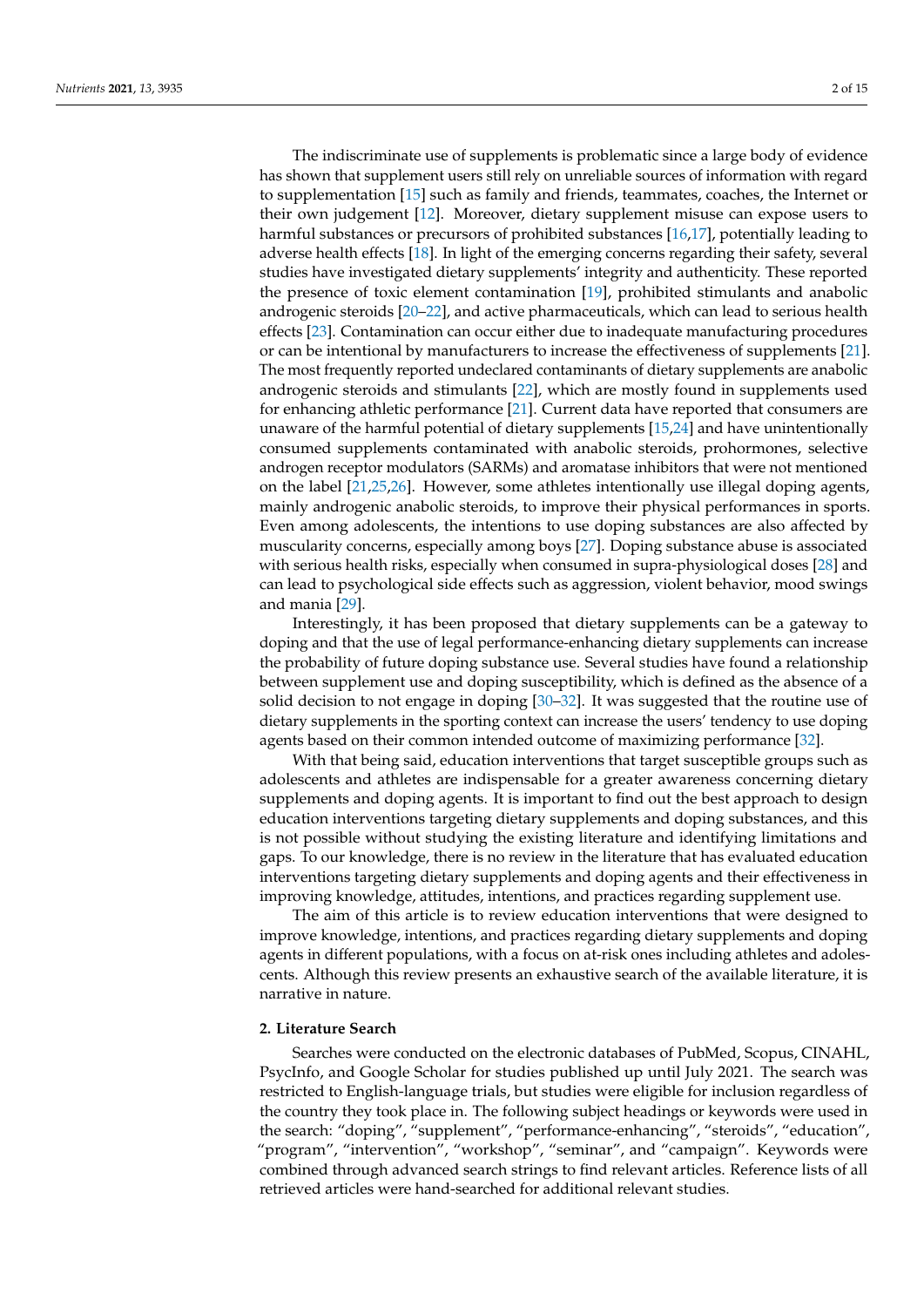# **3. Interventions**

# A full description of the reviewed interventions is detailed in Table  $1$

| Table 1. Study demographics and intervention characteristics. |
|---------------------------------------------------------------|
|---------------------------------------------------------------|

<span id="page-2-0"></span>

|                                                               |                                             | <b>Study Demographics</b>                |                              | <b>Intervention Characteristics</b>                                                                                               |                                                               |                                                                                                                   |                                                                                                                                                                                                                    |
|---------------------------------------------------------------|---------------------------------------------|------------------------------------------|------------------------------|-----------------------------------------------------------------------------------------------------------------------------------|---------------------------------------------------------------|-------------------------------------------------------------------------------------------------------------------|--------------------------------------------------------------------------------------------------------------------------------------------------------------------------------------------------------------------|
| Publication-<br>Country                                       | <b>Target</b><br>Population                 | Age<br>Mean $\pm$ SD<br>(Years)          | Sex<br>(Sample<br>Size)      | Intervention<br>Proce-<br>dure/Mode of<br>Delivery                                                                                | Intervention<br>Duration                                      | Intervention<br>Provider                                                                                          | Curriculum                                                                                                                                                                                                         |
| Allahverdipour<br>et al. (2009)<br>Iran<br>$[33]$             | Urban<br>Iranian high<br>school<br>students | EG: $16.1 \pm 0.8$<br>CG: $16.2 \pm 0.6$ | $M(n = 189)$                 | EG: Role<br>playing, group<br>discussions.<br>(Face to face.)<br>CG: Passive<br>controls                                          | 3 months.<br>$(60 - min)$<br>sessions,<br>twice a<br>week.)   | Trained study<br>staff                                                                                            | EG: Side effects<br>and consequences<br>of substance use.                                                                                                                                                          |
| Álvarez et al.<br>(2019)<br>Spain<br>$[34]$                   | Adolescents                                 | $12 - 13$                                | $M(n = 270)$<br>$F(n = 270)$ | EG: Physical<br>activity, group<br>debate.<br>(Face to face.)<br>CG: Passive<br>controls.                                         | One month.<br>$(Six 55-min$<br>sessions,<br>twice a<br>week.) | Physical<br>education<br>teachers                                                                                 | EG: Doping,<br>principles of fair<br>play, substances<br>and methods of<br>doping,<br>importance of<br>struggle against<br>doping, the values<br>of the true "spirit<br>of sport".                                 |
| Barkoukis et al.<br>(2016)<br>Greece<br>$[35]$                | High school<br>students                     | EG: $16.1 \pm 1.7$<br>$CG: 15.8 \pm 0.7$ | $M(n = 107)$<br>$F(n = 110)$ | Classroom<br>sessions.<br>(Face to face.)                                                                                         | 20 h.<br>(1.5 h <sub>per</sub> )<br>week.)                    | Physical<br>education<br>teachers                                                                                 | EG: Health, moral,<br>social, and<br>psychological<br>aspects of<br>nutritional<br>supplement and<br>doping use.<br>CG: Other<br>health-related<br>issues (recycling,<br>bullying,<br>psychological<br>well-being) |
| Chiba et al.<br>(2020)<br>Japan<br>$\left[36\right]$          | College<br>students                         | $18 - 38$ years                          | $M(n = 150)$<br>$F(n = 178)$ | Lecture-based.<br>(Face to face.)                                                                                                 | 7 months.<br>(1-h lecture.)                                   | First author                                                                                                      | Safety of dietary<br>supplement use,<br>quality of DS, the<br>possibility of<br>interactions<br>between DS and<br>medicines, adverse<br>events that might<br>occur due to their<br>use.                            |
| Codella et al.<br>(2019)<br><b>Italy</b><br>$\left[37\right]$ | High school<br>students                     | $15-18$ years                            | $(n = 20,800)$               | Seminar<br>(PowerPoint<br>presentation,<br>scenario-<br>analysis,<br>problem<br>solving, group<br>discussion).<br>(Face to face.) | 2 h.                                                          | <b>Expert leaders</b><br>(track and field<br>coaches, sport<br>scientists, sport<br>psychologists,<br>physicians) | Doping-related<br>medical aspects,<br>psychological<br>aspects, and<br>athletic coaching.                                                                                                                          |
| Duncan and<br>Hallward<br>(2019)<br>Canada<br>$[38]$          | Adolescent<br>athletes                      | $13.7 \pm 1.3$                           | $M(n = 70)$<br>$F (n = 63)$  | Gain-framed or<br>loss-framed<br>messages.<br>(Video.)                                                                            | 5-min video.                                                  | Research team                                                                                                     | Physical,<br>psychological,<br>social, and moral<br>reasons to avoid<br>doping.                                                                                                                                    |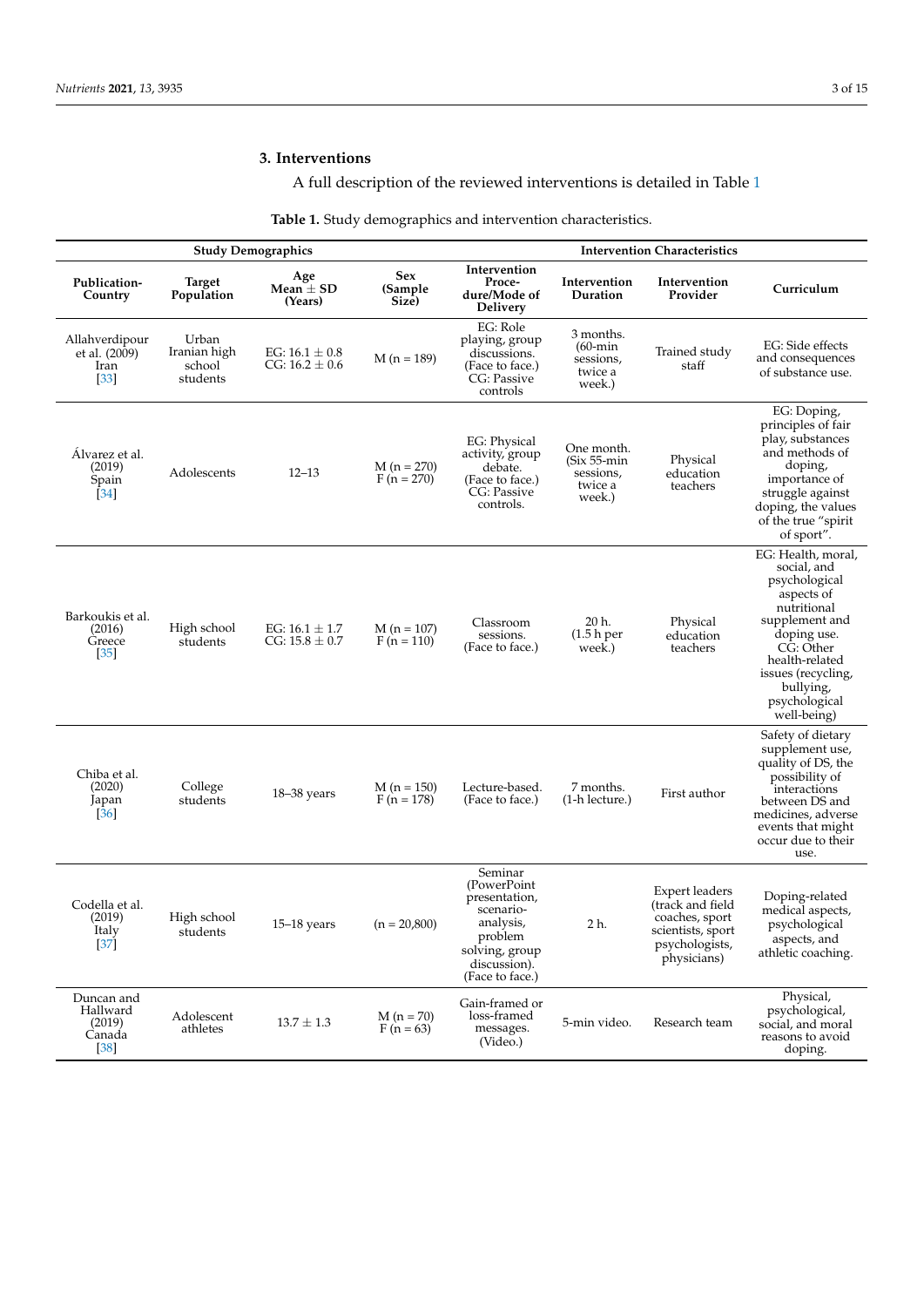|                                                   |                                             | <b>Study Demographics</b>                |                                 | <b>Intervention Characteristics</b>                                                                                                                      |                                                                                           |                                                             |                                                                                                                                                                                                                                                                                           |
|---------------------------------------------------|---------------------------------------------|------------------------------------------|---------------------------------|----------------------------------------------------------------------------------------------------------------------------------------------------------|-------------------------------------------------------------------------------------------|-------------------------------------------------------------|-------------------------------------------------------------------------------------------------------------------------------------------------------------------------------------------------------------------------------------------------------------------------------------------|
| Publication-<br>Country                           | <b>Target</b><br>Population                 | Age<br>Mean $\pm$ SD<br>(Years)          | <b>Sex</b><br>(Sample)<br>Size) | Intervention<br>Proce-<br>dure/Mode of<br>Delivery                                                                                                       | Intervention<br>Duration                                                                  | Intervention<br>Provider                                    | Curriculum                                                                                                                                                                                                                                                                                |
| Elbe and Brand<br>(2016)<br>Germany<br>$[39]$     | Young elite<br>athletes.                    | $15.5 \pm 2.4$                           | $M(n = 34)$<br>$F (n = 35)$     | Educational<br>sessions.<br>(Online.)<br>CG: Passive<br>controls.                                                                                        | 2 weeks. (Six<br>30-min<br>online<br>sessions.)                                           | Research team                                               | Ethical<br>decision-making<br>group: Dilemmas<br>related to doping.<br>Standard<br>knowledge-based<br>educational<br>program:<br>Precursors and<br>consequences of<br>doping, forbidden<br>substances, doping<br>control system, law<br>and punishment,<br>and doping on the<br>internet. |
| Elias et al.<br>(2018)<br>Malaysia<br>[40]        | Malaysian<br>team sports<br>athletes        | EG: $18.7 \pm 0.9$<br>$CG: 23.3 \pm 3.8$ | $M(n = 105)$                    | EG:<br>Educational<br>booklets.<br>lecture<br>sessions, group<br>discussions,<br>and group<br>activities. (Face<br>to face.)<br>CG: Passive<br>controls. | 7 weeks.<br>$(1-2 h)$ per<br>week.)                                                       | Researchers                                                 | Food and healthy<br>nutrition, macro<br>and micronutrient,<br>fluid and<br>hydration,<br>nutrition before,<br>during and after<br>training, energy<br>balance and weight<br>management,<br>dietary<br>supplements.                                                                        |
| Elliot et al.<br>(2004)<br><b>USA</b><br>[41]     | High school<br>athletes                     | EG: $15.4 \pm 1.2$<br>CG: $15.4 \pm 1.2$ | $F(n = 928)$                    | EG: Classroom<br>sessions. (Face<br>to face.)<br>CG: Pamphlets                                                                                           | 8 weeks.<br>(Eight<br>$45 - min$<br>classroom<br>sessions.)                               | Coaches and<br>squad leaders                                | EG: Healthy sport<br>nutrition, effective<br>exercise training,<br>drug use,<br>unhealthy<br>behaviors' effects<br>on sport<br>performance,<br>media images of<br>females,<br>depression<br>prevention.<br>CG: Disordered<br>eating, drug use,<br>and sports<br>nutrition.                |
| Goldberg et al.<br>(1990)<br><b>USA</b><br>$[42]$ | Varsity high<br>school<br>football<br>teams | $17 \pm 1$                               | $(n = 190)$                     | EG1: Oral<br>presentation,<br>O/A session,<br>handouts.<br>(Face to face.)<br>EG2:<br>Education<br>handout.<br>CG: Passive<br>controls.                  | 20-min<br>presentation.                                                                   | NR                                                          | Information on The<br>American College<br>of Sports<br>Medicine's<br>(ACSM) position<br>on the use of<br>anabolic<br>androgenic<br>steroids in sports.                                                                                                                                    |
| Goldberg et al.<br>(1996)<br><b>USA</b><br>$[43]$ | High school<br>football<br>teams            | EG: $15.9 \pm 1.1$<br>$CG: 15.7 \pm 1.1$ | $M(n = 1506)$                   | EG: classroom<br>sessions,<br>weight-<br>training<br>sessions. (Face<br>to face.)<br>CG: Pamphlet.                                                       | 7 weeks.<br>(Seven<br>50-min class<br>sessions and<br>7 weight-<br>training<br>sessions.) | Coaching staff,<br>peer educators<br>and staff<br>trainers. | Anabolic<br>androgenic steroids<br>(AAS) effects,<br>sports nutrition,<br>strength-training<br>alternatives to AAS<br>use, drug refusal<br>role play, and<br>anti-AAS media<br>messages.<br>CG: Problems<br>associated with<br>AAS use, ethics of<br>fair play and<br>sportsmanship.      |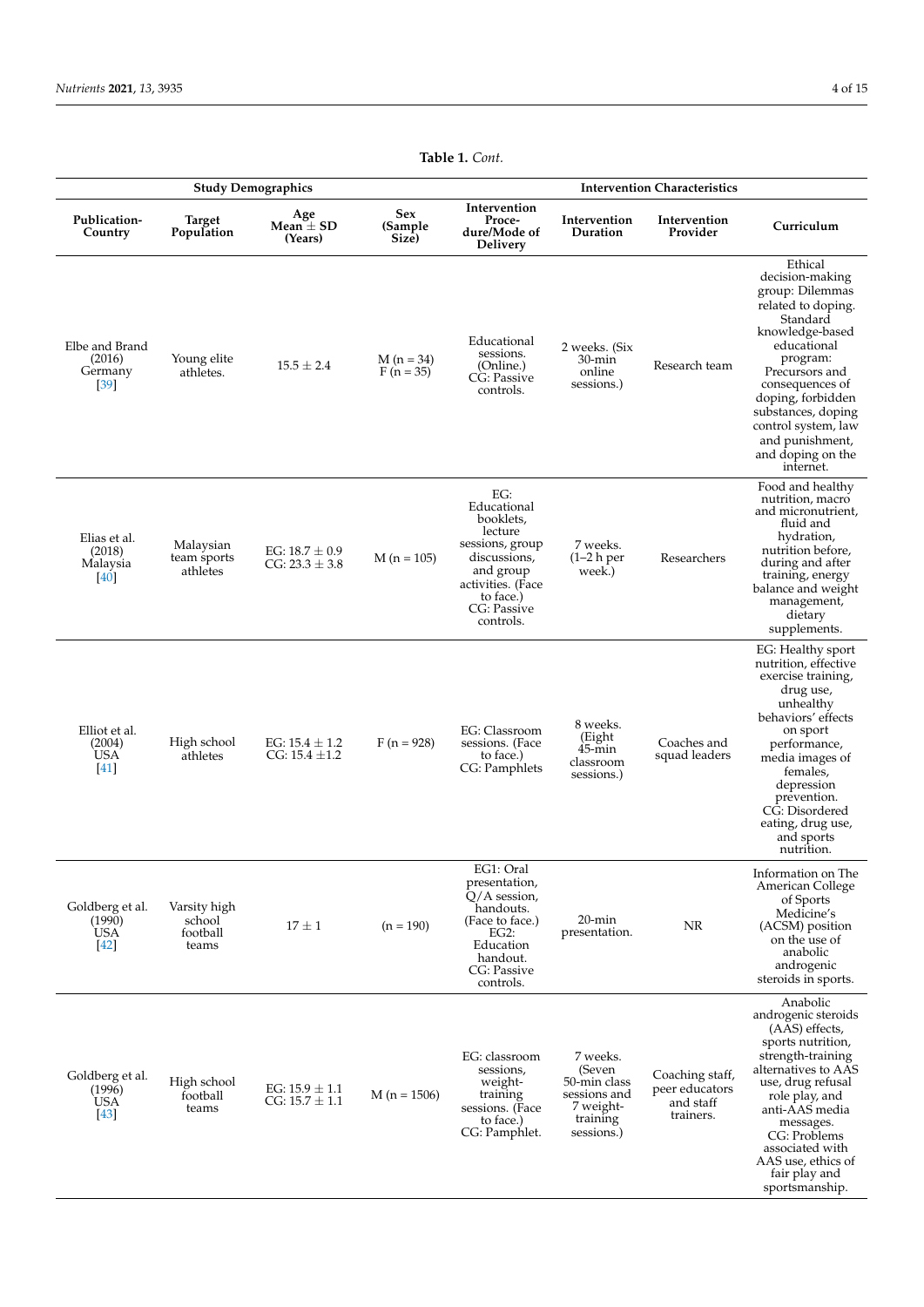|                                                     |                                  | <b>Study Demographics</b>                |                             | <b>Intervention Characteristics</b>                                                                                |                                                                                                                                                                                                |                                                       |                                                                                                                                                                                                                                                                                                                                              |
|-----------------------------------------------------|----------------------------------|------------------------------------------|-----------------------------|--------------------------------------------------------------------------------------------------------------------|------------------------------------------------------------------------------------------------------------------------------------------------------------------------------------------------|-------------------------------------------------------|----------------------------------------------------------------------------------------------------------------------------------------------------------------------------------------------------------------------------------------------------------------------------------------------------------------------------------------------|
| Goldberg et al.<br>(2000)<br>USA<br>$[44]$          | High school<br>football<br>teams | EG: $15.5 \pm 1.2$<br>CG: $15.4 \pm 1.2$ | $M(n = 3207)$               | EG: Classroom<br>and exercise<br>training<br>sessions.<br>(Face to face.)<br>CG: Pamphlet.                         | Cohort 1:<br>Seven<br>$45$ -min<br>classroom<br>and seven<br>weight-room<br>sessions.<br>Cohorts 2<br>and 3: Five<br>45-min-<br>classroom<br>sessions and<br>three weight<br>room<br>sessions. | Coaching staff,<br>peer facilitators<br>and trainers. | EG: Sports<br>nutrition, exercise<br>alternatives to<br>anabolic steroids<br>and sport<br>supplements,<br>effects of substance<br>abuse in sports,<br>drug-refusal role<br>playing, and the<br>creation of health<br>promotion<br>messages.<br>CG: Adverse<br>effects of anabolic<br>steroids and<br>benefits of a sports<br>nutrition diet. |
| Hurst et al.<br>(2020)<br>UK<br>$[45]$              | Junior elite<br>athletes         | $17.2 \pm 0.7$                           | $(n = 202)$                 | Electronic<br>presentation in<br>a classroom<br>setting.<br>(Online.)                                              | $60$ -min<br>session.                                                                                                                                                                          | Track and field<br>athlete                            | Information about<br>the World<br>Anti-Doping<br>Agency, drug<br>testing,<br>anti-doping rule<br>violations, use of<br>medications, and<br>risks associated<br>with sport<br>supplements.                                                                                                                                                    |
| Jalilian et al.<br>(2011)<br>Iran<br>$[46]$         | Young gym<br>users               | EG: $24.4 \pm 5.5$<br>$CG: 23.0 \pm 3.1$ | $M(n = 120)$                | EG: Group<br>discussion,<br>printed leaflet,<br>and<br>audio-visual<br>CD.<br>(Hybrid.)<br>CG: Passive<br>controls | Six 1-h<br>sessions.                                                                                                                                                                           | Mediator                                              | EG: Side effects of<br>anabolic<br>androgenic steroids<br>(AAS) abuse.                                                                                                                                                                                                                                                                       |
| Kavussanu<br>et al. (2020)<br>UK and Greece<br>[47] | Athletes                         | $16 - 20$                                | $M(n = 201)$<br>F (n = 102) | Video, group<br>discussion, role<br>-play, problem<br>solving.<br>(Hybrid.)                                        | Six 1-h<br>sessions.                                                                                                                                                                           | Trained<br>facilitator                                | - Moral<br>intervention:<br>success in sport,<br>values in sport,<br>justifications for<br>doping,<br>consequences of<br>doping for others,<br>the culture of the<br>team.<br>- Education<br>intervention:<br>doping control,<br>banned substances,<br>sport supplements,<br>nutrition,<br>whistleblowing.                                   |
| Little et al.<br>(2002).<br><b>USA</b><br>[48]      | Adolescents                      | NR                                       | $M(n = 15)$<br>$F(n = 24)$  | EG: Lectures,<br>group<br>activities, class<br>discussion.<br>(Face to face.)<br>CG: Passive<br>controls.          | Seven weeks.<br>(Five 1-h<br>sessions.)                                                                                                                                                        | Investigators                                         | EG: Vitamins,<br>minerals, water,<br>protein<br>supplements,<br>creatine<br>monohydrate,<br>fat-burning<br>supplements,<br>steroid-alternative<br>supplements,<br>muscle-sparing<br>supplements,<br>sports drinks.                                                                                                                           |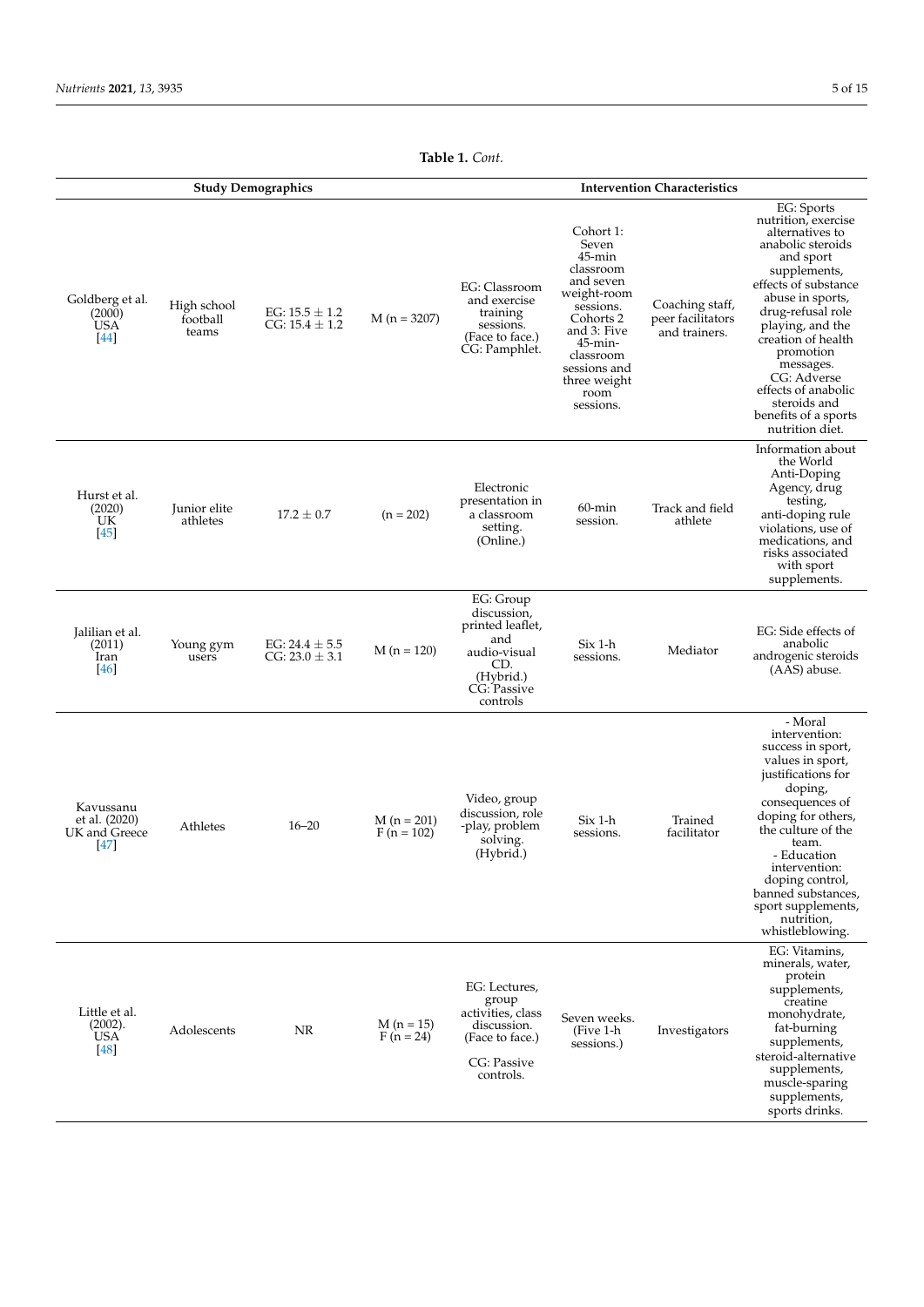|                                                                  |                                      | <b>Study Demographics</b>                                                                                                                     |                              | <b>Intervention Characteristics</b>                                                                                                                                                    |                                                                                                                                                                                                                        |                                                                                                                  |                                                                                                                                                                                                                                                                                                                                                        |
|------------------------------------------------------------------|--------------------------------------|-----------------------------------------------------------------------------------------------------------------------------------------------|------------------------------|----------------------------------------------------------------------------------------------------------------------------------------------------------------------------------------|------------------------------------------------------------------------------------------------------------------------------------------------------------------------------------------------------------------------|------------------------------------------------------------------------------------------------------------------|--------------------------------------------------------------------------------------------------------------------------------------------------------------------------------------------------------------------------------------------------------------------------------------------------------------------------------------------------------|
| Lucidi et al.<br>(2017)<br><b>Italy</b><br>[49]                  | High school<br>students              | EG: $16.6 \pm 1.3$<br>CG: $16.1 \pm 1.4$                                                                                                      | $(n = 492)$                  | EG: Seminars,<br>meetings.<br>(Face to face.)<br>CG: Regular<br>school classes.                                                                                                        | Six months.<br>(Twelve)<br>90-min ses-<br>sions/twice<br>a month.)                                                                                                                                                     | Communication<br>experts,<br>pharmacology<br>experts,<br>high-level<br>sport athletes,<br>sport<br>psychologists | EG: Role that<br>media messages<br>can have in<br>promoting<br>dysfunctional<br>beliefs, side effects<br>of doping<br>substances, moral<br>and ethical<br>implications of<br>doping substance<br>use, beliefs and<br>strategies in<br>re-framing<br>awareness and<br>sport-related goals.<br>CG: Physical<br>education or health<br>education classes. |
| Nicholls et al.<br>(2020)<br>UK<br>$[50]$                        | Coaches                              | EG: $38.9 \pm 11.9$<br>CG: 42 $\pm$ 14                                                                                                        | $M(n = 154)$<br>$F(n = 33)$  | EG: Mobile<br>application.<br>CG: Passive<br>controls.                                                                                                                                 | Six weeks.                                                                                                                                                                                                             | Mobile<br>application                                                                                            | CG: Fair play,<br>substances,<br>nutritional<br>supplements, rules,<br>and leadership.                                                                                                                                                                                                                                                                 |
| Nicholls et al.<br>(2020)<br>UK<br>$\left[51\right]$             | High-level<br>adolescent<br>athletes | $CG: 15.9 \pm 1.6$<br>Presentation:<br>$16.5 \pm 1.1$<br>Online:<br>$15.9 \pm 1.3$<br>Presentation +<br>online: $16.2 \pm 1.3$                | $M(n = 904)$<br>$F(n = 177)$ | EG:<br>Presentations<br>$(3 \text{ groups})$ .<br>(Face-to-face<br>presentation,<br>online access,<br>and blended<br>face-to-face<br>and online<br>access.)<br>CG: Normal<br>training. | Face to face:<br>two 90-min<br>presenta-<br>tions,<br>8 weeks<br>apart.<br>Online:<br>online access<br>Face to face<br>and online:<br>two 90-min<br>presenta-<br>tions,<br>8 weeks<br>apart, then<br>online<br>access. | <b>NR</b>                                                                                                        | Introduction to<br>doping, goals,<br>motivation, doping<br>myths, playing fair,<br>resisting<br>temptations,<br>making the right<br>decisions, drug<br>testing and health,<br>nutritional<br>supplements, and<br>coping strategies.                                                                                                                    |
| Nilsson et al.<br>(2004)<br>Sweden<br>$[52]$                     | Adolescents                          | $16-17$ years                                                                                                                                 | $(n = 921)$                  | Teaching<br>sessions, group<br>discussions,<br>posters,<br>brochures,<br>trailers.<br>(Face to face)                                                                                   | Two years.<br>(Num-<br>ber/duration<br>of lectures<br>NR.)                                                                                                                                                             | Health<br>workers                                                                                                | Androgenic<br>anabolic steroids.                                                                                                                                                                                                                                                                                                                       |
| Ntoumanis<br>et al. (2021)<br>Australia, UK,<br>Greece<br>$[53]$ | Coaches and<br>athletes.             | EG:<br>- Athletes:<br>$22.4 \pm 11.4$<br>- Coaches:<br>$39.7 \pm 14.6$<br>CG:<br>- Athletes:<br>$18.6 \pm 7$<br>- Coaches:<br>$36.8 \pm 12.1$ | $(n = 130)$                  | EG:<br>Motivationally<br>enriched<br>anti-doping<br>education<br>workshops.<br>(Face to face.)<br>CG: Standard<br>anti-doping<br>education<br>workshop.<br>(Face to face.)             | 12 weeks<br>(EG: Two 3-h<br>workshops.)<br>$CG: 1-h$<br>workshop.)                                                                                                                                                     | Trained<br>facilitators                                                                                          | EG: Doping<br>prevention +<br>supportive<br>communication<br>(training coaches<br>on applying<br>supportive<br>communication to<br>discuss<br>doping-related<br>issues with their<br>athletes).<br>CG: Doping<br>prevention                                                                                                                            |
| Ranby et al.<br>(2009)<br>USA<br>[54]                            | High school<br>female<br>athletes    | NR                                                                                                                                            | $F(n = 1668)$                | EG: Facilitated<br>sessions.<br>(Face to face.)<br>CG:<br>Pamphlets.                                                                                                                   | 8 weeks<br>(eight weekly<br>45-min<br>sessions).                                                                                                                                                                       | Coach                                                                                                            | EG: Sports<br>nutrition, body<br>shaping substances,<br>supplements and<br>diet pills.<br>CG: Disordered<br>eating, drug use,<br>sports nutrition.                                                                                                                                                                                                     |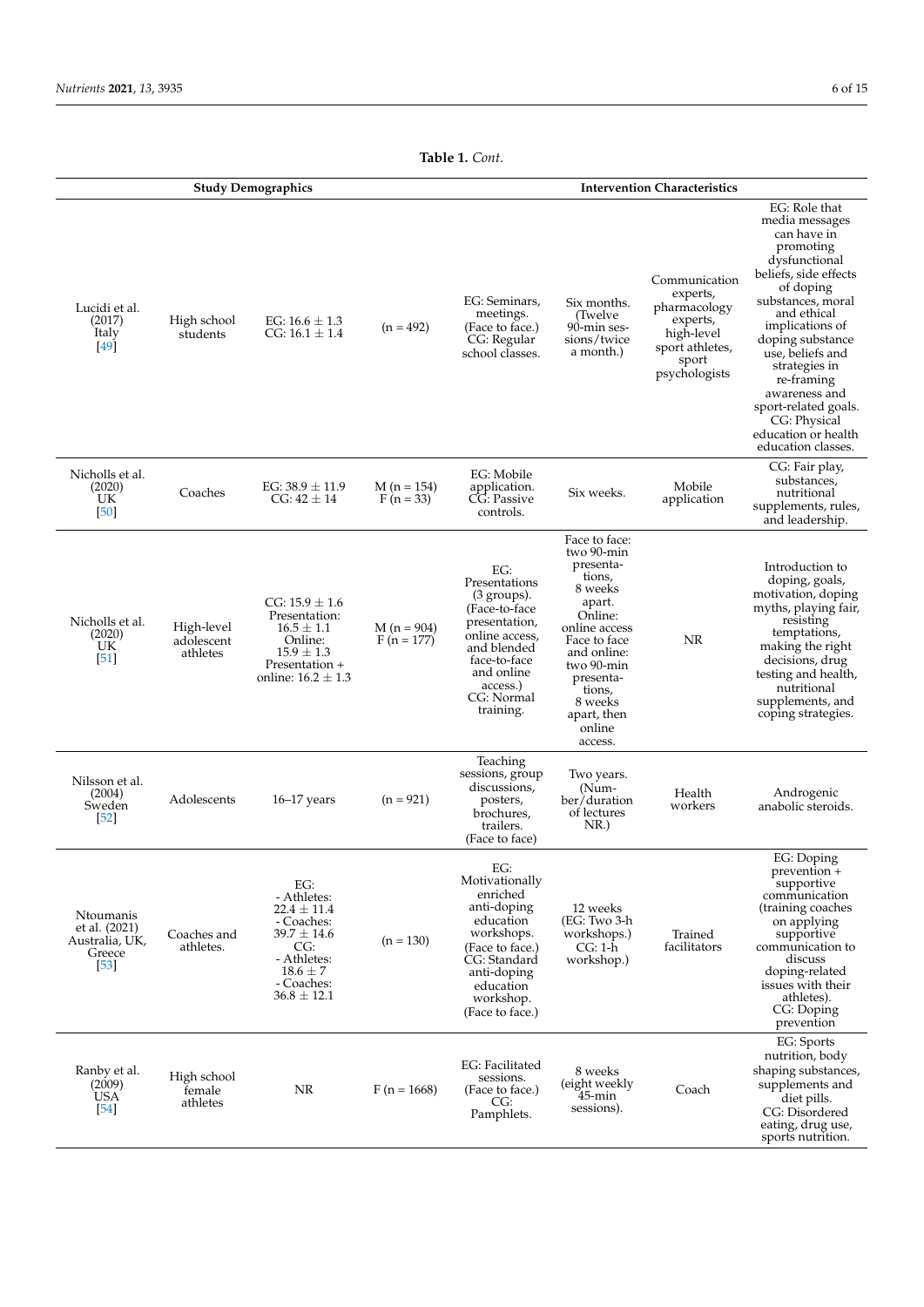|                                                   |                                                                                             |                                           |                                                                                                                                                                                                                         | 10016 1. CVIII.                                                                                            |                                         |                                                                                                                                                                                                                                                                                                                                                                                                                                                                 |                                                                                                                                                                                       |
|---------------------------------------------------|---------------------------------------------------------------------------------------------|-------------------------------------------|-------------------------------------------------------------------------------------------------------------------------------------------------------------------------------------------------------------------------|------------------------------------------------------------------------------------------------------------|-----------------------------------------|-----------------------------------------------------------------------------------------------------------------------------------------------------------------------------------------------------------------------------------------------------------------------------------------------------------------------------------------------------------------------------------------------------------------------------------------------------------------|---------------------------------------------------------------------------------------------------------------------------------------------------------------------------------------|
|                                                   |                                                                                             | <b>Study Demographics</b>                 |                                                                                                                                                                                                                         | <b>Intervention Characteristics</b>                                                                        |                                         |                                                                                                                                                                                                                                                                                                                                                                                                                                                                 |                                                                                                                                                                                       |
| Sagoe et al.<br>(2016)<br>Norway<br>[55]          | EG1: $16.9 \pm 0.4$<br>High school<br>EG2: $16.9 \pm 0.7$<br>students<br>CG: $16.6 \pm 0.8$ | $M(n = 104)$<br>$F(n = 98)$               | EG1: Theoreti-<br>cal/classroom<br>$education +$<br>supervised<br>strength<br>training<br>exercises.<br>(Face to face.)<br>EG2: Theoreti-<br>cal/classroom<br>education.<br>(Face to face.)<br>CG: Passive<br>controls. | 12 weeks<br>(Theoretical/classroom)<br>education:<br>four 90-min<br>sessions<br>Training: 12<br>sessions.) | Staff of<br>Anti-doping<br>Norway       | Theoretical/classroom<br>education: Basic<br>and biomechanical<br>principles of<br>exercise and<br>strength training,<br>nutrition and<br>dietary<br>supplementation,<br>sports ethics,<br>anti-doping,<br>anabolic steroids<br>and their adverse<br>health effects,<br>dealing with peer<br>pressure.<br>Practical training:<br>squat, deadlift,<br>bench press,<br>standing shoulder<br>press, lat pulldown,<br>seated row, and<br>standing barbell<br>twist. |                                                                                                                                                                                       |
| Trenhaile et al.<br>(1998)<br><b>USA</b><br>[56]  | Preadolescents                                                                              | $9-12$ years                              | $M(n = 35)$                                                                                                                                                                                                             | EG: Sessions.<br>(Face to face.)<br>CG: Passive<br>controls.                                               | Two weeks<br>$(six 30-min$<br>lessons). | Teacher                                                                                                                                                                                                                                                                                                                                                                                                                                                         | EG: Psychological<br>and physiological<br>aspects of anabolic<br>steroid use, weight<br>training techniques,<br>nutrition, social<br>decision-making,<br>and self-esteem<br>training. |
| Yager and<br>McLean (2019)<br>Australia<br>$[57]$ | Grade 10<br>boys                                                                            | EG: $15.9 \pm 0.4$<br>$CG: 15.7 \pm 10.3$ | $M(n = 211)$                                                                                                                                                                                                            | EG: Classroom<br>sessions.<br>CG: Passive<br>controls.                                                     | 5 weeks (ten<br>45-min<br>sessions).    | Physical<br>education<br>teachers                                                                                                                                                                                                                                                                                                                                                                                                                               | EG: Drug and<br>supplement<br>education, strength<br>training, sports<br>nutrition.                                                                                                   |

Notes: (EG), experimental group; (CG), control group; (F), female; (M), male; (NR), not reported. The majority of the participants resided in the UK.

#### *3.1. Intervention Demographics*

Twenty-five studies were included in this review. The interventions were carried out in a diverse range of countries. Seven studies were conducted in the United States of America [\[41](#page-13-27)[–44](#page-14-1)[,48](#page-14-5)[,54](#page-14-11)[,56\]](#page-14-13), five in the United Kingdom [\[45](#page-14-2)[,47](#page-14-4)[,50,](#page-14-7)[51,](#page-14-8)[53\]](#page-14-10), three in Greece [\[35](#page-13-21)[,47](#page-14-4)[,53\]](#page-14-10), two in Iran [\[33](#page-13-19)[,46\]](#page-14-3), two in Italy [\[37,](#page-13-23)[49\]](#page-14-6), one in Japan [\[36\]](#page-13-22), Spain [\[34\]](#page-13-20), Sweden [\[52\]](#page-14-9), Germany [\[39\]](#page-13-25), Malaysia [\[40\]](#page-13-26), Australia [\[57\]](#page-14-14), Canada [\[38\]](#page-13-24), and Norway [\[55\]](#page-14-12). The sample size ranged from 35 to 20,800 and participants were older than 12 years of age.

The majority of the interventions (16 out of 22) involved adolescents [\[33–](#page-13-19)[35](#page-13-21)[,37](#page-13-23)[,48](#page-14-5)[,49](#page-14-6)[,52](#page-14-9)[,55\]](#page-14-12) and young athletes [\[38,](#page-13-24)[44,](#page-14-1)[45,](#page-14-2)[47,](#page-14-4)[51](#page-14-8)[,54](#page-14-11)[,56](#page-14-13)[,57\]](#page-14-14).

# *3.2. Intervention Charactersitics*

# 3.2.1. Intervention Procedures and Modes of Delivery

The majority of the studies used multiple procedures to deliver their curriculum contents. The most used were lectures and presentations [\[36,](#page-13-22)[37,](#page-13-23)[40,](#page-13-26)[42,](#page-13-28)[43,](#page-14-0)[48,](#page-14-5)[51,](#page-14-8)[52,](#page-14-9)[55,](#page-14-12)[58\]](#page-14-15), group discussions [\[33,](#page-13-19)[34](#page-13-20)[,40](#page-13-26)[,46–](#page-14-3)[48\]](#page-14-5), and written materials in the form of booklets, handouts, leaflets, posters, brochures and pamphlets that were mainly used in studies that used active control groups [\[40](#page-13-26)[–44\]](#page-14-1). Some interventions used role playing [\[33](#page-13-19)[,47\]](#page-14-4) and physical activity including weight room training sessions and strength training sessions [\[43–](#page-14-0)[55\]](#page-14-12). Others also used online presentations [\[45](#page-14-2)[,51\]](#page-14-8), problem-solving [\[37](#page-13-23)[,47\]](#page-14-4), and seminars [\[37](#page-13-23)[,49\]](#page-14-6).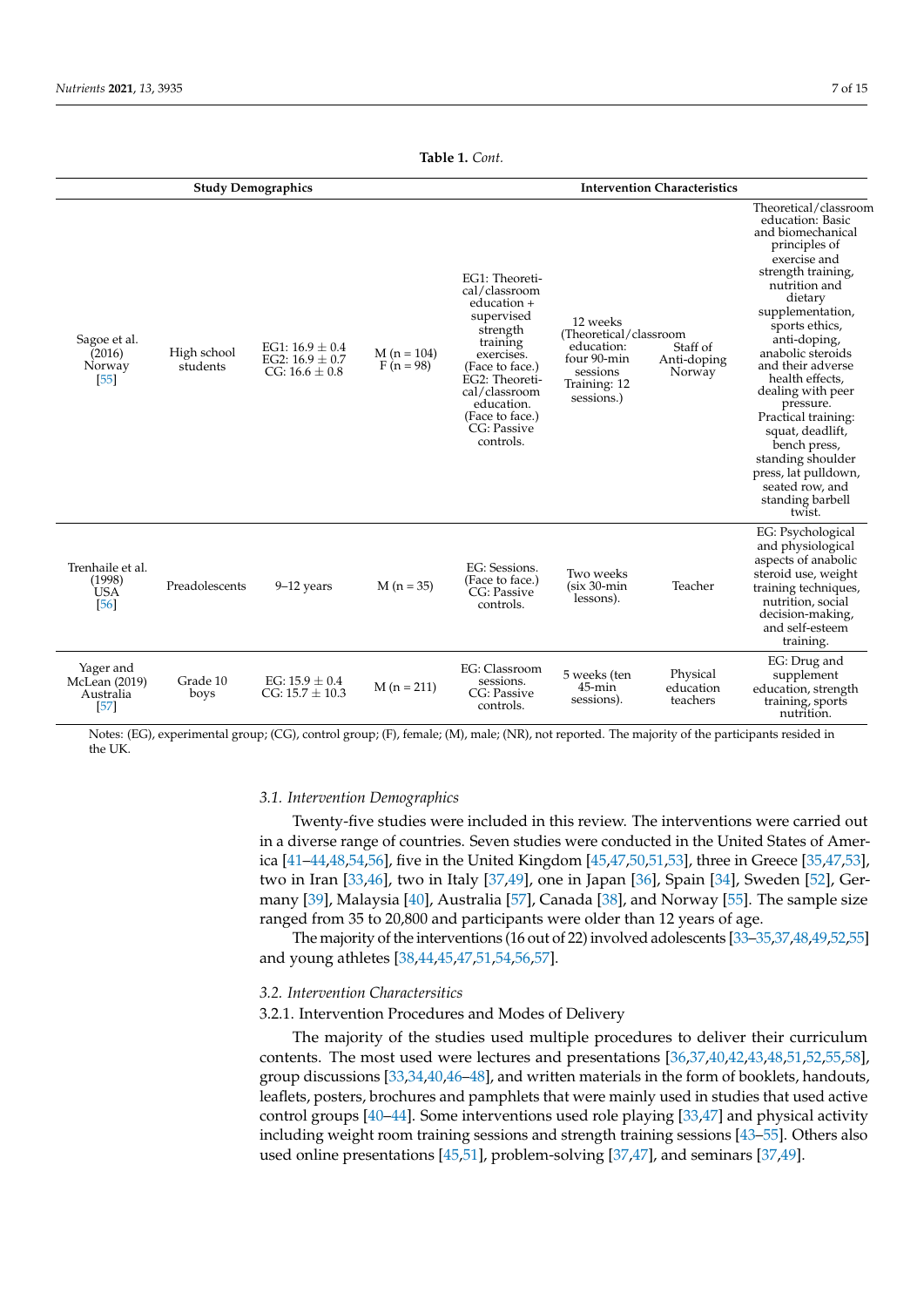All studies comprised a face-to-face format except for three [\[39](#page-13-25)[,45](#page-14-2)[,51\]](#page-14-8). It is surprising that for studies which were conducted online only, there was either no intervention effect [\[39\]](#page-13-25), a significant increase in doping likelihood attitude scores [\[39\]](#page-13-25), or a return of im-proved outcome measures to baseline scores at follow-up [\[45\]](#page-14-2). This was the case of the study of Elbe and Brand (2016) in which they reported attenuated doping rejection in the ethical decision-making group after the intervention and no intervention effect in the standardknowledge-based educational program group [\[39\]](#page-13-25). In the study of Hurst et al. (2020), doping likelihood returned to baseline at 3-month follow-up [\[45\]](#page-14-2). It is also worth mentioning that in Nicholls et al.'s (2020) study [\[51\]](#page-14-8), which used three delivery formats (face-to-face, online, hybrid), the doping susceptibility effects were only maintained in the face-to-face intervention group; however, attitudes towards doping were reduced and sustained at follow-up in all groups.

#### 3.2.2. Curriculum Content and Intervention Providers

The interventions covered comprehensive information on a range of topics, including but not limited to the safety of dietary supplements, quality of dietary supplements, possibility of interactions between dietary supplements and medicines, sport nutrition, substances and methods of doping, anti-doping rule violations, side effects of androgenic anabolic steroids use, risks associated with sports supplements, and general information about the World Anti-Doping Agency. Trials that had an ethical and moral aspect have focused on dilemmas related to doping, famous doping cases, law and punishment, the role that media messages can have in dysfunctional beliefs, and the moral and ethical implications of doping and substance use in their intervention contents [\[39\]](#page-13-25).

The interventions were delivered by the investigators themselves [\[36](#page-13-22)[,40](#page-13-26)[,48\]](#page-14-5), trained facilitators/staff [\[33](#page-13-19)[,44](#page-14-1)[,47,](#page-14-4)[53,](#page-14-10)[55\]](#page-14-12), physical education teachers [\[34](#page-13-20)[,35,](#page-13-21)[57\]](#page-14-14), coaches and squad leaders [\[41](#page-13-27)[,54\]](#page-14-11), track and field athletes [\[45\]](#page-14-2), and health workers [\[52\]](#page-14-9). Some studies were implemented by a combination of different professionals to tackle different aspects of the intervention. For example, the intervention in Lucidi et al.'s (2017) study was provided by communication experts, pharmacology experts, high-level sport athletes, and sport psychologists [\[49\]](#page-14-6), while that of Codella et al. (2019) was delivered by track and field coaches, sport scientists, sport psychologists and physicians [\[37\]](#page-13-23). It is important to note that none of the interventions were delivered by trained educators, despite the fact that most of them are educational in nature. Therefore, although the intervention providers might be very knowledgeable about the intervention topic, they might not be experts in communicating information and delivering it to the target audience.

#### 3.2.3. Use of Theory

An added value of evaluating theory-guided interventions is that a specified intervention's outcomes and the change in the theoretical constructs can be measured [\[58\]](#page-14-15). Theorybased interventions provide an opportunity to discern which components work and which do not [\[59\]](#page-14-16). In this review, several studies specified the use of a behavioral change theory [\[46,](#page-14-3)[49](#page-14-6)[,55\]](#page-14-12). Behavioral change theories back up interventions through explaining how behaviors change and describing what factors influence them [\[60\]](#page-14-17). Jalilian et al. (2011) implemented the theory of planned behavior (TPB) [\[46\]](#page-14-3), first introduced by Ajzen (1985) [\[61\]](#page-14-18), which is one of the theories used to predict and understand behavior. The theory postulates that attitude, subjective norms, and perceived behavioral control shape behavioral intentions [\[61\]](#page-14-18). Despite the use of the TPB theoretical framework, the findings showed that the education program did not improve subjective norms and perceived behavioral control against anabolic androgenic steroids but increased behavioral intentions to not use them. Another study by Lucidi et al. (2017) [\[49\]](#page-14-6) based their intervention on the cognitive theory of media literacy, which aims to give a person a greater control of exposure to media messages and a greater awareness of the implications of these messages [\[62\]](#page-14-19). The authors claimed that it is the first research work to show the efficacy of media literacy concerning "performance and appearance enhancing substances" in adolescents [\[49\]](#page-14-6).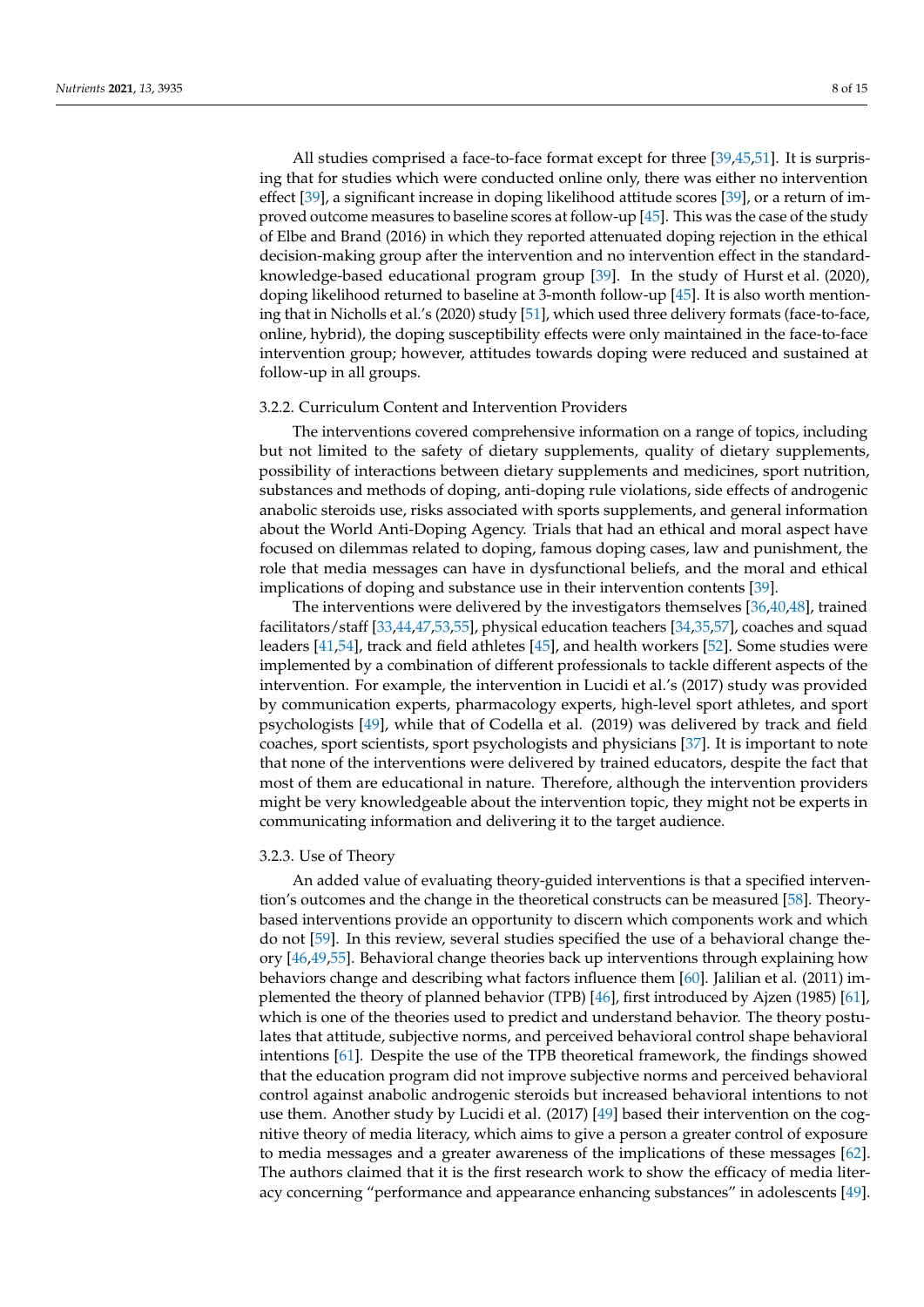Sagoe et al. (2016) [\[45\]](#page-14-2) designed their program based on the Social Learning Theory, which proposes that behaviors are acquired through the observation of others [\[63\]](#page-14-20). They also used the health belief model, which suggests that actions related to drug use depend on the perceived susceptibility to and the severity of drug effects [\[64\]](#page-14-21). The program was also anchored in the TPB. When combined with practical strength training, theoretical lessons were better at improving knowledge on anabolic androgenic steroids and awareness of their negative consequences. The Adolescents Training and Learning to Avoid Steroids Program (ATLAS), which was implemented in a number of studies [\[43,](#page-14-0)[44](#page-14-1)[,57\]](#page-14-14), was also based on the Social Learning Theory [\[63\]](#page-14-20).

# **4. Research Design**

Table [2](#page-8-0) presents the research designs and key findings of the reviewed interventions grouped by design quality from highest to lowest. The majority of the interventions were delivered using a pretest post-test control group design [\[35,](#page-13-21)[38](#page-13-24)[,41](#page-13-27)[–44,](#page-14-1)[46,](#page-14-3)[47,](#page-14-4)[50,](#page-14-7)[51,](#page-14-8)[53–](#page-14-10)[56\]](#page-14-13), which controls for several threats to internal validity [\[65\]](#page-14-22). However, other studies used quasi-experimental designs [\[33](#page-13-19)[,34,](#page-13-20)[39,](#page-13-25)[40,](#page-13-26)[48](#page-14-5)[,49](#page-14-6)[,57\]](#page-14-14), which does not guarantee that the groups were comparable at baseline. Four studies used a pre-experimental design [\[36,](#page-13-22)[37,](#page-13-23)[45,](#page-14-2)[52\]](#page-14-9), which is associated with multiple threats to internal validity, such as history, maturation, testing, and statistical regression [\[65\]](#page-14-22). This research design does not control for factors that might have caused the change after the intervention.

<span id="page-8-0"></span>

| <b>Research Design</b> | Study                                       | Notation                                                              | <b>Key Findings</b>                                                                                                                                                                                                                                                                  |
|------------------------|---------------------------------------------|-----------------------------------------------------------------------|--------------------------------------------------------------------------------------------------------------------------------------------------------------------------------------------------------------------------------------------------------------------------------------|
|                        | Barkoukis et al. (2016)<br>$[35]$           | $R O_1 X_1 O_2$<br>$R O_1 X_2 O_2$                                    | Significantly weaker attitudes towards doping<br>use and increased norm salience in EG.                                                                                                                                                                                              |
|                        | Duncan and Hallward (2019)<br>[38]          | $R O_1 X_1 O_2$<br>$R O_1 X_2 O_2$                                    | No differential influence for either message<br>frame on changes in any of the outcomes.<br>Attitudes, self-efficacy, and perceived norms all<br>increased significantly over time for<br>participants in both conditions.                                                           |
|                        | Elliot et al. (2004)<br>$[41]$              | $R O_1 X_1 O_2$<br>$R O_1 X_2 O_2$                                    | Significantly lower use of diet pills and<br>athletic-enhancing substances in EG, and<br>reduced intentions toward future use of diet<br>pills and other health-harming actions.                                                                                                     |
| True Experimental      | Goldberg et al. (1990)<br>$[42]$            | $R O_1 X_1 O_2$<br>$R O_1 X_2 O_2$<br>R O <sub>1</sub> O <sub>2</sub> | Increased awareness of adverse effects of<br>anabolic steroids in EG, but no differences in<br>attitudes toward its use.                                                                                                                                                             |
|                        | Goldberg et al. (1996)<br>$\left[43\right]$ | $R O_1 X_1 O_2$<br>$R O_1 O_2$                                        | Increased understanding on anabolic<br>androgenic steroids (AAS), greater belief in<br>personal vulnerability to the adverse<br>consequences of AAS, improved drug refusal<br>skills, less belief in AAS-promoting media<br>messages and reduced intentions to use AAS<br>in the EG. |
|                        | Goldberg et al. (2000)<br>[44]              | $R O_1 X_1 O_2$<br>$R O_1 O_2$                                        | Lower intentions to use and actual use of<br>anabolic steroids in EG. Reduced illicit drug<br>use, drinking and driving, and sport<br>supplement use in favor of EG along with<br>improved nutrition behaviors.                                                                      |

**Table 2.** Research Designs and Key Findings.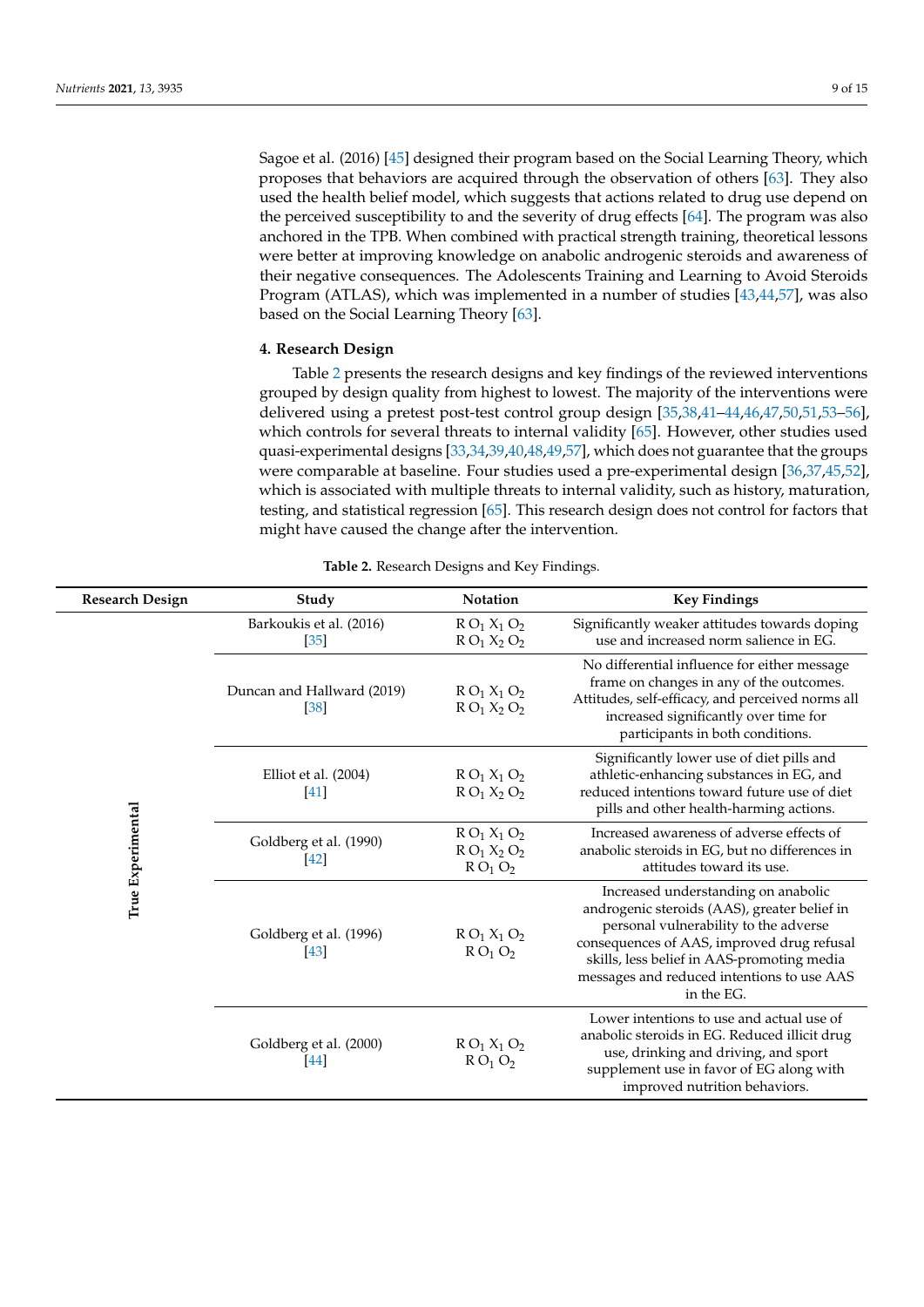| <b>Research Design</b> | Study                                | Notation                                                              | <b>Key Findings</b>                                                                                                                                                                                                                                           |
|------------------------|--------------------------------------|-----------------------------------------------------------------------|---------------------------------------------------------------------------------------------------------------------------------------------------------------------------------------------------------------------------------------------------------------|
|                        | Jalilian et al. (2011)<br>[46]       | $R O_1 X_1 O_2$<br>$R O_1 O_2$                                        | Significant improvements in knowledge about<br>side effects of AAS, attitude toward, and<br>intention not to use AAS. Decrements in the<br>rate of AAS and supplements use in the EG.                                                                         |
|                        | Kavussanu et al. (2020)<br>[47]      | $R O_1 X_1 O_2 O_3 O_4$<br>$R O_1 X_2 O_2 O_3 O_4$                    | Lower doping likelihood and moral<br>disengagement and higher guilt from pre to<br>post intervention in both groups. Effects<br>maintained at 3 and 6 months follow-up in both<br>groups as well.                                                             |
|                        | Nicholls et al. (2020)<br>$[50]$     | $R O_1 X_1 O_2$<br>$R O_1 O_2$                                        | Increased knowledge about doping and<br>reduced favorable doping attitudes in the EG.                                                                                                                                                                         |
|                        | Nicholls et al. (2020)<br>$[51]$     | $R O_1 X_1 O_2$<br>$R O_1 X_2 O_2$<br>$R O_1 X_3 O_2$<br>$R O_1 O_2$  | Reduced favorable attitudes towards doping<br>and sustained for 8 weeks in all intervention<br>groups compared to CG. Doping susceptibility<br>effects were only maintained for face-to-face<br>presentation group.                                           |
|                        | Ntoumanis et al. (2021)<br>$[53]$    | $R O_1 X_1 O_2$<br>$R O_1 X_2 O_2$                                    | Athletes in EG reported greater reductions in<br>willingness to take prohibited substances post<br>intervention, but not at follow-up.<br>Coaches in the EG reported greater increases in<br>efficacy to create an anti-doping culture.                       |
|                        | Ranby et al. (2009)<br>$[54]$        | $R O_1 X_1 O_2 O_3$<br>$R O_1 X_2 O_2 O_3$                            | Decreased intentions for steroid/creatine use<br>and intentions for unhealthy weight loss<br>behaviors in EG. Low intentions were<br>maintained 9 months later in EG.                                                                                         |
|                        | Sagoe et al. (2016)<br>$[55]$        | $R O_1 X_1 O_2$<br>$R O_1 X_2 O_2$<br>R O <sub>1</sub> O <sub>2</sub> | Higher knowledge of AAS and their harmful<br>effects as well as a higher increase in strength<br>training self-efficacy in "theory with workout<br>group (EG1)".                                                                                              |
|                        | Trenhaile et al. (1998)<br>$[56]$    | $R O_1 X_1 O_2$<br>$R O_1 O_2$                                        | Improved knowledge of anabolic steroids and<br>stronger attitudes against using steroids in the<br>future in EG.                                                                                                                                              |
| Quasi-Experimental     | Allahverdipour et al. (2009)<br>[33] | $O_1 X O_2$<br>$O_1 O_2$                                              | Significantly improved substance knowledge,<br>attitudes, peer resistance skills, level of<br>self-control, self-efficacy, and perceived<br>susceptibility among EG. Deteriorated level of<br>self-control and attitudes against substance<br>abuse among CG. |
|                        | Álvarez et al. (2019)<br>$[34]$      | $O_1 X O_2$<br>$O_1 O_2$                                              | Improved knowledge, attitudes, and beliefs<br>about doping in favor of EG.                                                                                                                                                                                    |
|                        | Elbe and Brand (2016)<br>$[39]$      | $R O_1 X_1 O_2$<br>$R O_1 X_2 O_2$<br>$O_1 O_2$                       | Increased doping likelihood attitudes<br>(attenuated doping rejection) in the ethical<br>decision-making group. No intervention effect<br>in both the standard-knowledge-based<br>educational program group<br>and the control group.                         |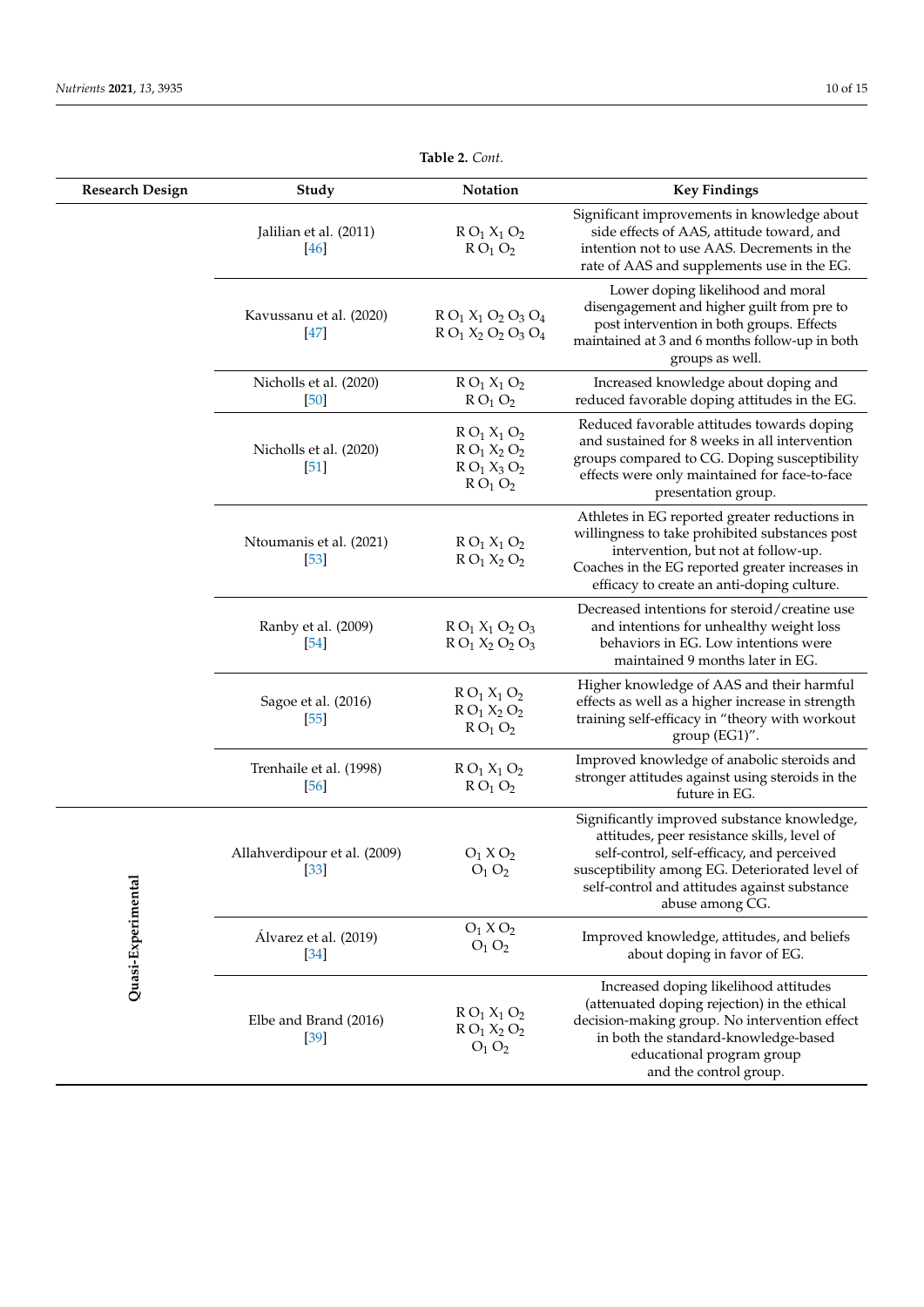| <b>Research Design</b> | Study                             | <b>Notation</b>                                | <b>Key Findings</b>                                                                                                                                                                                                                                                                       |
|------------------------|-----------------------------------|------------------------------------------------|-------------------------------------------------------------------------------------------------------------------------------------------------------------------------------------------------------------------------------------------------------------------------------------------|
|                        | Elias et al. (2018)<br>[40]       | $O_1$ $X$ $O_2$<br>$O_1 O_2$                   | Increments in mean scores of sports nutrition<br>knowledge and practice in EG compared to<br>decrements in respective scores in CG.<br>Improved dietary intake in favor of the EG.                                                                                                        |
|                        | Little et al. (2002)<br>[48]      | $O_1 X_1 O_2$<br>$O_1 X_2 O_2$                 | Improved nutrition and sport supplement<br>knowledge in EG.                                                                                                                                                                                                                               |
|                        | Lucidi et al. (2017)<br>[49]      | $O_1 X_1 O_2$<br>$O_1 O_2$                     | Stronger attitudes against doping use,<br>decreased self-reported supplement use in EG.                                                                                                                                                                                                   |
|                        | Yager and McLean (2019)<br>$[57]$ | $O_1 X_1 O_2$<br>O <sub>1</sub> O <sub>2</sub> | Improved body satisfaction and increased<br>negative attitudes toward substance and<br>supplement use in EG; however, these changes<br>were not significant after adjusting for multiple<br>comparisons.                                                                                  |
|                        | Chiba et al. (2020)<br>[36]       | $O_1 X O_2$                                    | Significantly improved understanding of<br>dietary supplements.                                                                                                                                                                                                                           |
|                        | Codella et al. (2019)<br>$[37]$   | $O_1 X O_2$                                    | Increased level of knowledge about<br>anti-doping rules, legitimacy, and nutrition<br>supplements.                                                                                                                                                                                        |
| Pre-Experimental       | Hurst et al. (2020)<br>[45]       |                                                | More knowledge about anti-doping rules.<br>Lower scores for intention to use supplements,<br>beliefs about the effectiveness of supplements,<br>doping likelihood, and doping moral<br>disengagement. At follow-up, doping<br>likelihood and moral disengagement returned<br>to baseline. |
|                        | Nilsson et al. (2004)<br>$[52]$   | $O_1$ X $O_2$                                  | Decreased misuse of anabolic steroids.                                                                                                                                                                                                                                                    |

Notes: (X), intervention; (O), observation; (R), randomization. The subscripts 1 and 2 in this notation refer to the sequential order of the observations.

#### **5. Outcome Measures and Key Findings**

Each of the trials included in the review assessed a variety of outcomes. Knowledge, attitudes, intentions, and use were the most commonly reported. The majority of the outcome measures were self-reported by participants in the interventions. Various assessment methods were used but the most common were self-completed questionnaires.

# *5.1. Knowledge*

Most of the interventions assessed changes in knowledge. Chiba et al. (2020) assessed the students' understanding of dietary supplements using a questionnaire, which revealed that students' understanding of dietary supplements improved among users and non-users post intervention [\[36\]](#page-13-22). This is consistent with the findings of another study in which sports nutrition knowledge increased among team sports athletes [\[40\]](#page-13-26). Little et al. (2002) also assessed nutrition supplement knowledge among high school students from a low-income community. They found a significant improvement in knowledge in the experimental group, especially among females [\[48\]](#page-14-5). This is consistent with the findings of another study in which knowledge about anti-doping rules improved after a 60-min session [\[45\]](#page-14-2). It is interesting to learn about short, yet effective education interventions. However, Álvarez Medina et al.'s (2019) study, in which a school-based doping prevention program improved knowledge about doping, indicated that some information requires more time to be assimilated, which questions the effectiveness of short interventions [\[34\]](#page-13-20). Goldberg et al. (1990) reported increased knowledge on the effects of anabolic steroids after an education program [\[42\]](#page-13-28). This is consistent with the results of Jalilian et al.'s (2011) study, in which an

**Table 2.** *Cont.*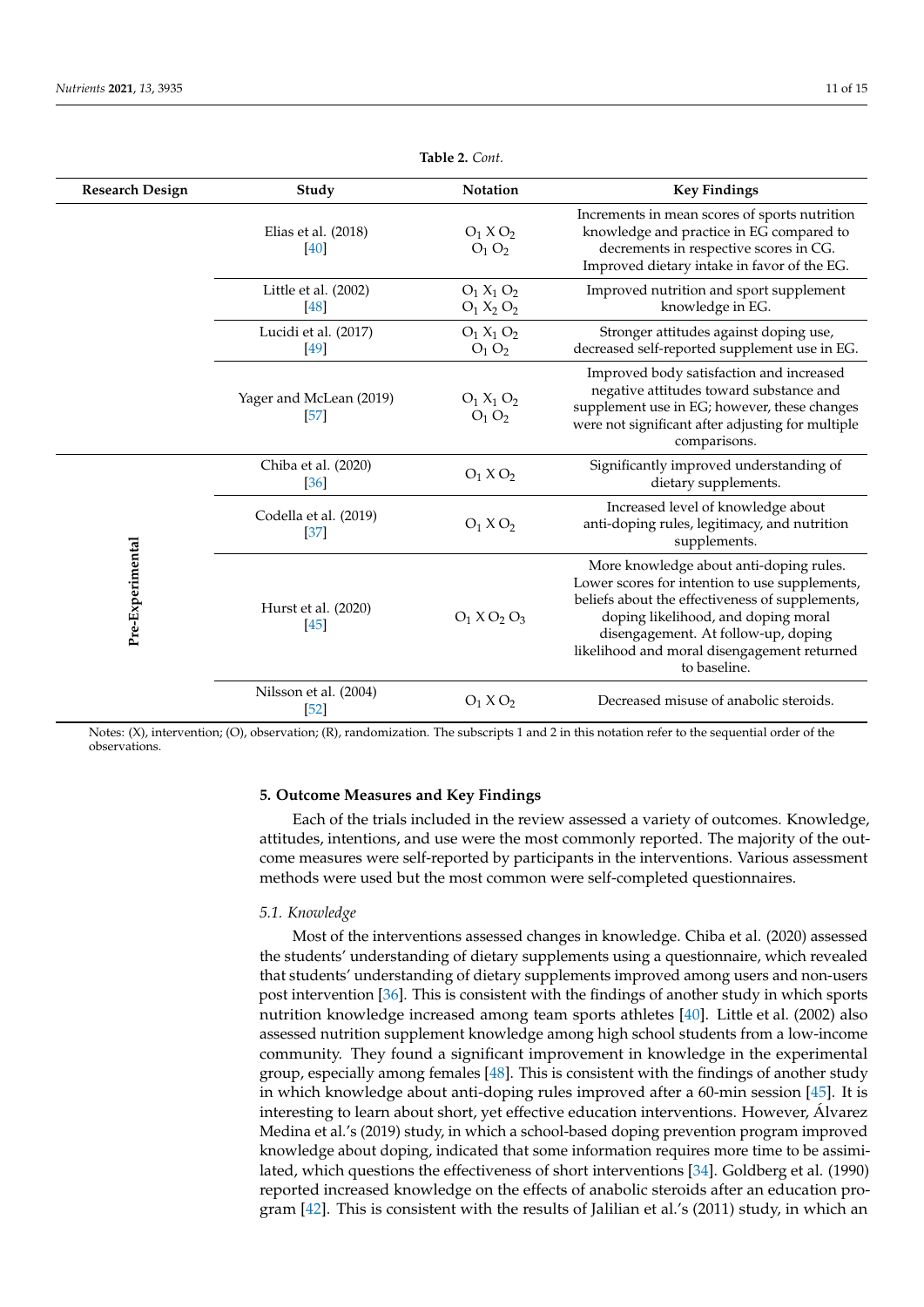anabolic steroid preventative intervention improved knowledge about the side effects of androgenic anabolic steroids [\[46\]](#page-14-3). Interestingly, combining practical strength training with theoretical lessons was found to be better at increasing knowledge on anabolic androgenic steroids than theory alone [\[55\]](#page-14-12). In general, all the studies were reported to be effective in improving knowledge on dietary supplements and doping substances. It is difficult to compare interventions due to the use of different designs, assessment methods, modes of delivery, procedures, and intervention durations.

#### *5.2. Attitude and Intention*

The attitudes and intentions of participants towards using doping agents improved in most of the interventions [\[33](#page-13-19)[–35,](#page-13-21)[40,](#page-13-26)[44](#page-14-1)[–46,](#page-14-3)[49,](#page-14-6)[51,](#page-14-8)[54\]](#page-14-11). Improved doping attitudes and intentions were maintained for 8 weeks in one study [\[51\]](#page-14-8) and for 9 months in another [\[54\]](#page-14-11), but returned to baseline in the intervention group in Hurst et al.'s (2020) study at 3-month follow-up [\[45\]](#page-14-2). However, there were no differences in attitudes toward anabolic steroids use in the study by Goldberg et al. (1990) post intervention [\[42\]](#page-13-28). The authors claimed that this might be due to a greater familiarity with the questionnaire among the participants since the same questionnaire was used before the intervention [\[42\]](#page-13-28). It is surprising that doping attitudes increased in the ethical decision-making training group in the study by Elbe et al. (2016) [\[39\]](#page-13-25). In this study, participants were assigned to an ethical decisionmaking group that comprised six sessions with three dilemmas each that dealt with fictious young athletes, or a standard-knowledge-based education program group that also entailed six education sessions on doping. The researchers explained that this can be an indication that the ethical decision-making training succeeded in breaking up the stereotypical style of reasoning about doping among athletes. Although most studies were effective in improving attitudes and intentions towards doping, some did not succeed at improving or maintaining them [\[39,](#page-13-25)[42\]](#page-13-28). Some researchers have argued that drug education can produce effects counter to those intended, similar to the case of increased attitudes towards doping [\[66](#page-14-23)[,67\]](#page-14-24). While all the studies assessed knowledge, only part of them assessed attitudes and intentions; therefore, there should be more focus on attitudes and intentions to be able to make inferences on whether there is any unintended boomerang effect of education interventions.

#### *5.3. Use*

The use of supplements or doping substances was assessed in a few interventions only and was mainly self-reported. Jalilian et al. (2011) reported a decreased rate of anabolic androgenic steroid and dietary supplement use in the intervention group, but this decrease was not statistically significant [\[46\]](#page-14-3). This was attributed to the low sample size, limitation of resources to design a comprehensive education program, and peer pressure. Lucidi et al. (2017) [\[49\]](#page-14-6) reported a statistically significant decrease in self-reported doping use in their intervention group despite the fact that the intervention was six months shorter than that of Jalilian et al. (2011) [\[46\]](#page-14-3). Consistently, Nilsson et al. (2004) reported decrements in androgenic anabolic steroids use after a 2-year intervention focusing on raising selfconfidence and awareness on appearance ideals and providing information on androgenic anabolic steroids [\[52\]](#page-14-9). While all studies reported decrements in supplement and doping use, the use of self-reported questionnaires increases the risk of social desirability bias, which tends to increase with a sensitive topic such as doping [\[68\]](#page-14-25). Nonetheless, self-reported measures might be the only ethical option given the possible implications of other methods (i.e., being banned).

# **6. Gaps in the Literature and Limitations**

There is a lack of education interventions addressing dietary supplements and doping substances in many countries and for different age groups. Current interventions mainly focus on adolescents and athletes, with very few implementing interventions among non-athlete adults and older adults. Sex-specific education interventions should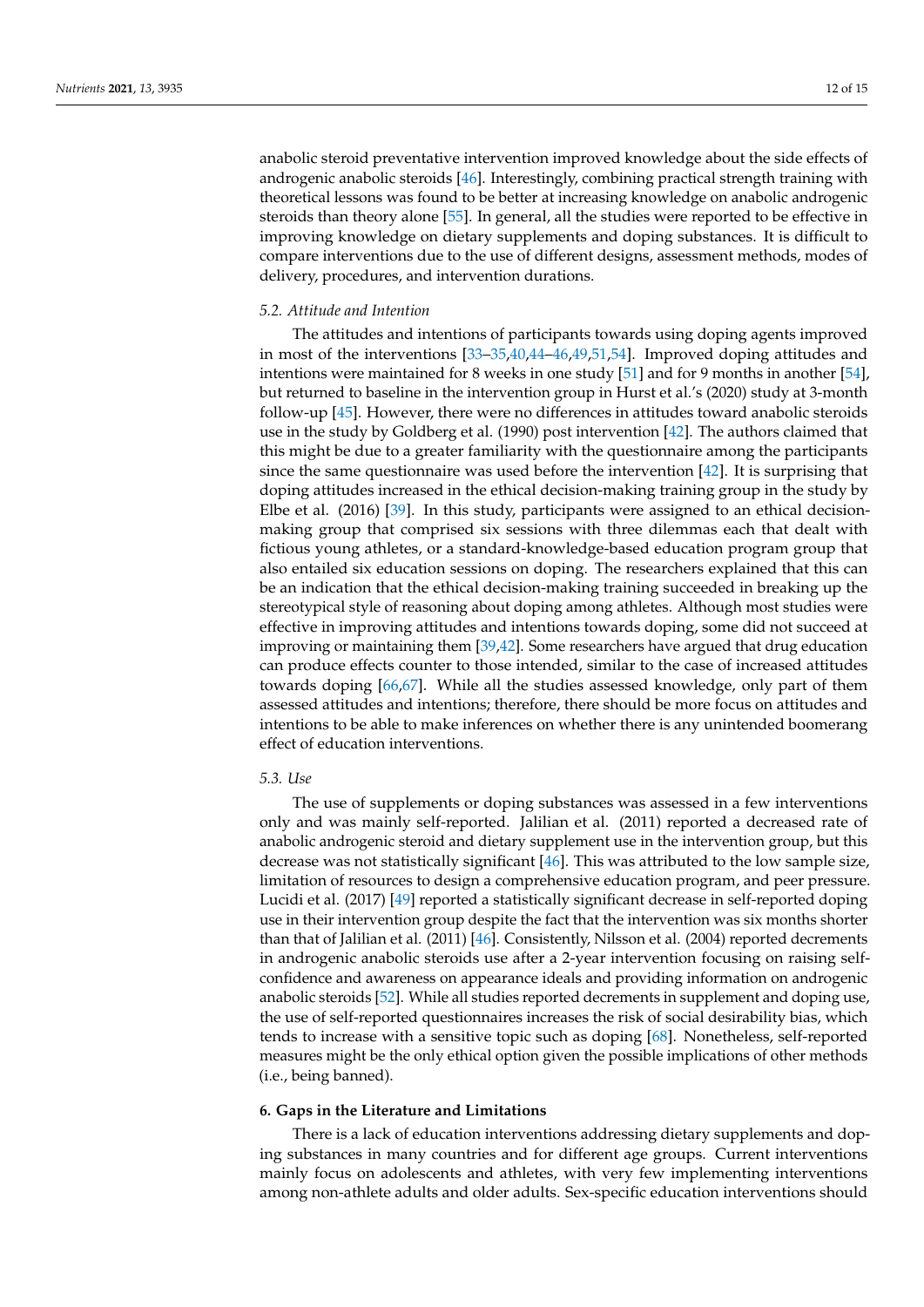also be considered in future studies since females and males may respond differently to education interventions [\[39\]](#page-13-25). There is also a need for these interventions to be based on behavior change theories to better understand the main determinants of reported behavioral changes [\[58](#page-14-15)[,59\]](#page-14-16). Moreover, most of the current literature uses self-reported questionnaires to assess the effects of education interventions, which is more likely to be biased due to social desirability. There is also a limited number of technology-based interventions, most of which did not have effects on the participants. Therefore, further education interventions that are designed using an adequate behaviour change theory as a framework, use valid and reliable questionnaires, and incorporate technology-based tools need to be designed and implemented to address these limitations.

#### **7. Conclusions**

There is an increasing interest in understanding the value of education interventions in improving knowledge, beliefs, intentions, and practices regarding the use of dietary supplements and doping substances, targeting specifically those at risk such as young adults including athletes. The findings from this review confirm that such interventions have promising results, especially in improving knowledge. However, the heavy reliance on self-reported outcome measures limits the validity of these results.

**Author Contributions:** Conceptualization, J.J.M.D., D.E.K. and J.D.; investigation, J.D.; resources, J.D.; data curation, J.D.; writing—original draft preparation, J.D.; writing—review and editing, J.J.M.D., D.E.K. and J.D.; supervision, D.E.K. and J.J.M.D. All authors have read and agreed to the published version of the manuscript.

**Funding:** This research received no external funding.

**Institutional Review Board Statement:** Not applicable.

**Informed Consent Statement:** Not applicable.

**Conflicts of Interest:** The authors declare no conflict of interest.

#### **References**

- <span id="page-12-0"></span>1. Health Canada. Natural and Non-Prescription Health Products Directorate. Available online: [https://www.canada.ca/en/](https://www.canada.ca/en/health-canada/corporate/about-health-canada/branches-agencies/healthproducts-food-branch/natural-non-prescription-health-products-directorate.html) [health-canada/corporate/about-health-canada/branches-agencies/healthproducts-food-branch/natural-non-prescription](https://www.canada.ca/en/health-canada/corporate/about-health-canada/branches-agencies/healthproducts-food-branch/natural-non-prescription-health-products-directorate.html)[health-products-directorate.html](https://www.canada.ca/en/health-canada/corporate/about-health-canada/branches-agencies/healthproducts-food-branch/natural-non-prescription-health-products-directorate.html) (accessed on 6 September 2021).
- <span id="page-12-1"></span>2. Garthe, I.; Maughan, R.J. Athletes and Supplements: Prevalence and Perspectives. *Int. J. Sport Nutr. Exerc. Metab.* **2018**, *28*, 126–138. [\[CrossRef\]](http://doi.org/10.1123/ijsnem.2017-0429)
- <span id="page-12-2"></span>3. National Institutes of Health. Dietary Supplements: What You Need to Know. Available online: [https://ods.od.nih.gov/](https://ods.od.nih.gov/factsheets/WYNTK-Consumer/) [factsheets/WYNTK-Consumer/](https://ods.od.nih.gov/factsheets/WYNTK-Consumer/) (accessed on 6 September 2021).
- <span id="page-12-3"></span>4. Knapik, J.J.; Steelman, R.A.; Hoedebecke, S.S.; Austin, K.G.; Farina, E.K.; Lieberman, H.R. Prevalence of Dietary Supplement Use by Athletes: Systematic Review and Meta-Analysis. *Sports Med.* **2015**, *46*, 103–123. [\[CrossRef\]](http://doi.org/10.1007/s40279-015-0387-7) [\[PubMed\]](http://www.ncbi.nlm.nih.gov/pubmed/26442916)
- <span id="page-12-4"></span>5. Roy, K.-A.; El Khoury, D.; Dwyer, J.J.M.; Mountjoy, M. Dietary Supplementation Practices among Varsity Athletes at a Canadian University. *J. Diet. Suppl.* **2020**, *18*, 614–629. [\[CrossRef\]](http://doi.org/10.1080/19390211.2020.1826618)
- <span id="page-12-5"></span>6. Thomas, D.T.; Erdman, K.A.; Burke, L.M. Position of the Academy of Nutrition and Dietetics, Dietitians of Canada, and the American College of Sports Medicine: Nutrition and Athletic Performance. *J. Acad. Nutr. Diet.* **2016**, *116*, 501–528. [\[CrossRef\]](http://doi.org/10.1016/j.jand.2015.12.006) [\[PubMed\]](http://www.ncbi.nlm.nih.gov/pubmed/26920240)
- <span id="page-12-6"></span>7. Oliver, A.J.S.; Leon, M.T.M.; Hernández, E.G. Statistical analysis of the consumption of nutritional and dietary supplements in gyms. *Arch. Latinoam. Nutr.* **2008**, *58*, 221–227.
- <span id="page-12-7"></span>8. Statista. Total U.S. Dietary Supplements Market Size from 2016 to 2024. Available online: [https://www.statista.com/statistics/82](https://www.statista.com/statistics/828481/total-dietary-supplements-market-size-in-the-us/) [8481/total-dietary-supplements-market-size-in-the-us/](https://www.statista.com/statistics/828481/total-dietary-supplements-market-size-in-the-us/) (accessed on 6 September 2021).
- <span id="page-12-8"></span>9. Maughan, R.J.; King, D.S.; Lea, T. Dietary supplements. *J. Sports Sci.* **2004**, *22*, 95–113. [\[CrossRef\]](http://doi.org/10.1080/0264041031000140581)
- <span id="page-12-9"></span>10. De Silva, A.; Samarasinghe, Y.; Senanayake, D.; Lanerolle, P. Dietary Supplement Intake in National-Level Sri Lankan Athletes. *Int. J. Sport Nutr. Exerc. Metab.* **2010**, *20*, 15–20. [\[CrossRef\]](http://doi.org/10.1123/ijsnem.20.1.15) [\[PubMed\]](http://www.ncbi.nlm.nih.gov/pubmed/20190347)
- <span id="page-12-10"></span>11. Wiens, K.; Erdman, K.A.; Stadnyk, M.; Parnell, J.A. Dietary Supplement Usage, Motivation, and Education in Young Canadian Athletes. *Int. J. Sport Nutr. Exerc. Metab.* **2014**, *24*, 613–622. [\[CrossRef\]](http://doi.org/10.1123/ijsnem.2013-0087)
- <span id="page-12-11"></span>12. El Khoury, D.; Hansen, J.; Tabakos, M.; Spriet, L.L.; Brauer, P. Dietary Supplement Use among Non-athlete Students at a Canadian University: A Pilot-Survey. *Nutrients* **2020**, *12*, 2284. [\[CrossRef\]](http://doi.org/10.3390/nu12082284)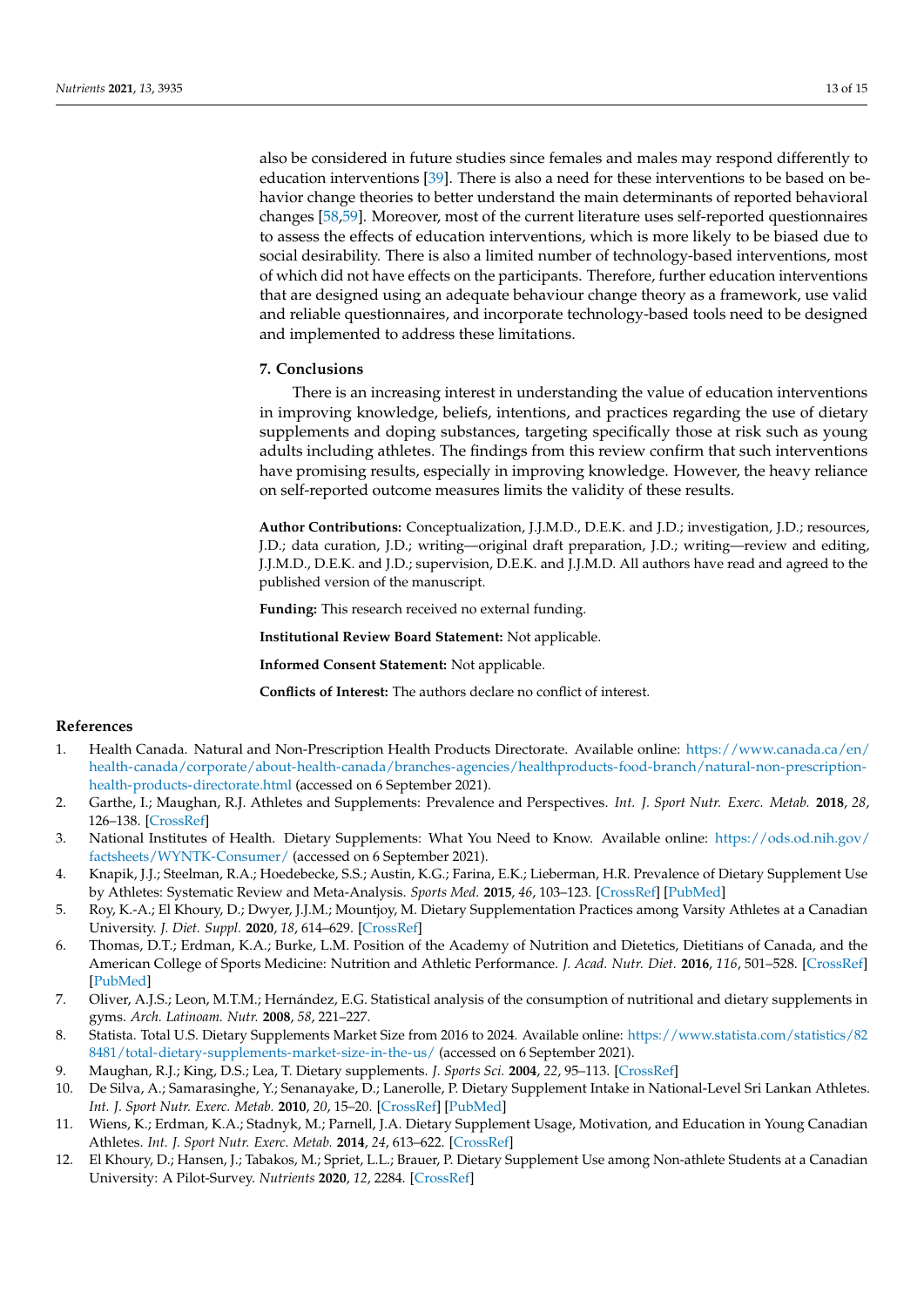- <span id="page-13-0"></span>13. Erdman, K.A.; Fung, T.S.; Reimer, R.A. Influence of Performance Level on Dietary Supplementation in Elite Canadian Athletes. *Med. Sci. Sports Exerc.* **2006**, *38*, 349–356. [\[CrossRef\]](http://doi.org/10.1249/01.mss.0000187332.92169.e0) [\[PubMed\]](http://www.ncbi.nlm.nih.gov/pubmed/16531906)
- <span id="page-13-1"></span>14. Tiwari, K. Supplement (mis)use in adolescents. *Curr. Opin. Pediatr.* **2020**, *32*, 471–475. [\[CrossRef\]](http://doi.org/10.1097/MOP.0000000000000912)
- <span id="page-13-2"></span>15. Baltazar-Martins, G.; De Souza, D.B.; Aguilar-Navarro, M.; Muñoz-Guerra, J.; Plata, M.D.M.; Del Coso, J. Prevalence and patterns of dietary supplement use in elite Spanish athletes. *J. Int. Soc. Sports Nutr.* **2019**, *16*, 1–9. [\[CrossRef\]](http://doi.org/10.1186/s12970-019-0296-5) [\[PubMed\]](http://www.ncbi.nlm.nih.gov/pubmed/31319850)
- <span id="page-13-3"></span>16. Parnell, J.A.; Wiens, K.; Erdman, K.A. Evaluation of congruence among dietary supplement use and motivation for supplementation in young, Canadian athletes. *J. Int. Soc. Sports Nutr.* **2015**, *12*, 1–10. [\[CrossRef\]](http://doi.org/10.1186/s12970-015-0110-y) [\[PubMed\]](http://www.ncbi.nlm.nih.gov/pubmed/26677351)
- <span id="page-13-4"></span>17. Schwenk, T.L.; Costley, C.D. When Food Becomes a Drug: Nonanabolic Nutritional Supplement Use in Athletes. *Am. J. Sports Med.* **2002**, *30*, 907–916. [\[CrossRef\]](http://doi.org/10.1177/03635465020300062701)
- <span id="page-13-5"></span>18. Lazic, J.S.; Dikic, N.; Radivojevic, N.; Mazic, S.; Radovanovic, D.; Mitrovic, N.; Lazic, M.; Zivanic, S.; Suzic, S. Dietary supplements and medications in elite sport—Polypharmacy or real need? *Scand. J. Med. Sci. Sports* **2011**, *21*, 260–267. [\[CrossRef\]](http://doi.org/10.1111/j.1600-0838.2009.01026.x)
- <span id="page-13-6"></span>19. Genuis, S.J.; Schwalfenberg, G.; Siy, A.-K.J.; Rodushkin, I. Toxic Element Contamination of Natural Health Products and Pharmaceutical Preparations. *PLoS ONE* **2012**, *7*, e49676. [\[CrossRef\]](http://doi.org/10.1371/journal.pone.0049676)
- <span id="page-13-7"></span>20. Geyer, H.; Parr, M.K.; Koehler, K.; Mareck, U.; Schänzer, W.; Thevis, M. Nutritional supplements cross-contaminated and faked with doping substances. *J. Mass Spectrom.* **2008**, *43*, 892–902. [\[CrossRef\]](http://doi.org/10.1002/jms.1452) [\[PubMed\]](http://www.ncbi.nlm.nih.gov/pubmed/18563865)
- <span id="page-13-10"></span>21. Mathews, N.M. Prohibited Contaminants in Dietary Supplements. *Sports health A Multidiscip. Approach* **2017**, *10*, 19–30. [\[CrossRef\]](http://doi.org/10.1177/1941738117727736)
- <span id="page-13-8"></span>22. Walpurgis, K.; Thomas, A.; Geyer, H.; Mareck, U.; Thevis, M. Dietary Supplement and Food Contaminations and Their Implications for Doping Controls. *Foods* **2020**, *9*, 1012. [\[CrossRef\]](http://doi.org/10.3390/foods9081012)
- <span id="page-13-9"></span>23. Tucker, J.; Fischer, T.; Upjohn, L.; Mazzera, D.; Kumar, M. Unapproved Pharmaceutical Ingredients Included in Dietary Supplements Associated with US Food and Drug Administration Warnings. *JAMA Netw. Open* **2018**, *1*, e183337. [\[CrossRef\]](http://doi.org/10.1001/jamanetworkopen.2018.3337)
- <span id="page-13-11"></span>24. Tian, H.H.; Ong, W.S.; Tan, C.L. Nutritional supplement use among university athletes in Singapore. *Singap. Med. J.* **2009**, *50*, 165.
- <span id="page-13-12"></span>25. Martínez-Sanz, J.M.; Sospedra, I.; Ortiz, C.M.; Baladia, E.; Gil-Izquierdo, A.; Ortiz-Moncada, R. Intended or Unintended Doping? A Review of the Presence of Doping Substances in Dietary Supplements Used in Sports. *Nutrients* **2017**, *9*, 1093. [\[CrossRef\]](http://doi.org/10.3390/nu9101093)
- <span id="page-13-13"></span>26. Tsarouhas, K.; Kioukia–Fougia, N.; Papalexis, P.; Tsatsakis, A.; Kouretas, D.; Bacopoulou, F.; Tsitsimpikou, C. Use of nutritional supplements contaminated with banned doping substances by recreational adolescent athletes in Athens, Greece. *Food Chem. Toxicol.* **2018**, *115*, 447–450. [\[CrossRef\]](http://doi.org/10.1016/j.fct.2018.03.043) [\[PubMed\]](http://www.ncbi.nlm.nih.gov/pubmed/29621580)
- <span id="page-13-14"></span>27. Zelli, A.; Lucidi, F.; Mallia, L. The relationships among adolescents' drive for muscularity, drive for thinness, doping attitudes, and doping intentions. *J. Clin. Sport Psychol* **2010**, *4*, 39–52. [\[CrossRef\]](http://doi.org/10.1123/jcsp.4.1.39)
- <span id="page-13-15"></span>28. Birzniece, V. Doping in sport: Effects, harm and misconceptions. *Intern. Med. J.* **2015**, *45*, 239–248. [\[CrossRef\]](http://doi.org/10.1111/imj.12629)
- <span id="page-13-16"></span>29. Kanayama, G.; Pope, H.G., Jr. Illicit use of androgens and other hormones: Recent advances. *Curr. Opin. Endocrinol.* **2012**, *19*, 211. [\[CrossRef\]](http://doi.org/10.1097/MED.0b013e3283524008)
- <span id="page-13-17"></span>30. Backhouse, S.H.; Whitaker, L.; Petroczi, A. Gateway to doping? Supplement use in the context of preferred competitive situations, doping attitude, beliefs, and norms. *Scand. J. Med. Sci. Sports* **2011**, *23*, 244–252. [\[CrossRef\]](http://doi.org/10.1111/j.1600-0838.2011.01374.x)
- 31. Boardley, I.D.; Grix, J.; Harkin, J. Doping in team and individual sports: A qualitative investigation of moral disengagement and associated processes. *Qual. Res. Sport Exerc. health* **2013**, *7*, 1–20. [\[CrossRef\]](http://doi.org/10.1080/2159676X.2014.992039)
- <span id="page-13-18"></span>32. Hurst, P.; Kavussanu, M.; Boardley, I.; Ring, C. Sport supplement use predicts doping attitudes and likelihood via sport supplement beliefs. *J. Sports Sci.* **2019**, *37*, 1734–1740. [\[CrossRef\]](http://doi.org/10.1080/02640414.2019.1589920) [\[PubMed\]](http://www.ncbi.nlm.nih.gov/pubmed/30860956)
- <span id="page-13-19"></span>33. Allahverdipour, H.; Bazargan, M.; Farhadinasab, A.; Hidarnia, A.; Bashirian, S. Effectiveness of skill-based substance abuse intervention among male adolescents in an Islamic country: Case of the Islamic Republic of Iran. *J. Drug Educ.* **2009**, *39*, 211–222. [\[CrossRef\]](http://doi.org/10.2190/DE.39.2.g)
- <span id="page-13-20"></span>34. Lvarez, J.; Manonelles, P.; Grao-Cruces, A.; Oliete, E.; Murillo, V.; Nuviala, A. Effectiveness of a school-based doping prevention programme in Spanish adolescents. *J. Hum. Sport Exerc.* **2019**, *14*. [\[CrossRef\]](http://doi.org/10.14198/jhse.2019.144.10)
- <span id="page-13-21"></span>35. Barkoukis, V.; Kartali, K.; Lazuras, L.; Tsorbatzoudis, H. Evaluation of an anti-doping intervention for adolescents: Findings from a school-based study. *Sport Manag. Rev.* **2016**, *19*, 23–34. [\[CrossRef\]](http://doi.org/10.1016/j.smr.2015.12.003)
- <span id="page-13-22"></span>36. Chiba, T.; Kobayashi, E.; Okura, T.; Sekimoto, M.; Mizuno, H.; Saito, M.; Umegaki, K. An educational intervention improved knowledge of dietary supplements in college students. *BMC Public health* **2020**, *20*, 633. [\[CrossRef\]](http://doi.org/10.1186/s12889-020-08786-3)
- <span id="page-13-23"></span>37. Codella, R.; Glad, B.; Luzi, L.; La Torre, A. An Italian Campaign to Promote Anti-doping Culture in High-School Students. *Front. Psychol.* **2019**, *10*, 534. [\[CrossRef\]](http://doi.org/10.3389/fpsyg.2019.00534)
- <span id="page-13-24"></span>38. Duncan, L.R.; Hallward, L. An Experimental Test of the Efficacy of Gain- and Loss-Framed Messages for Doping Prevention in Adolescent Athletes. *Subst. Use Misuse* **2019**, *54*, 2013–2024. [\[CrossRef\]](http://doi.org/10.1080/10826084.2019.1626432) [\[PubMed\]](http://www.ncbi.nlm.nih.gov/pubmed/31210076)
- <span id="page-13-25"></span>39. Elbe, A.-M.; Brand, R. The Effect of an Ethical Decision-Making Training on Young Athletes' Attitudes Toward Doping. *Ethics Behav.* **2014**, *26*, 32–44. [\[CrossRef\]](http://doi.org/10.1080/10508422.2014.976864)
- <span id="page-13-26"></span>40. Elias, S.S.M.; Saad, H.A.; Taib, M.N.M.; Jamil, Z. Effects of sports nutrition education intervention on sports nutrition knowledge, attitude and practice, and dietary intake of Malaysian team sports athletes. *Malays. J. Nutr.* **2018**, *24*, 103–116.
- <span id="page-13-27"></span>41. Elliot, D.L.; Goldberg, L.; Moe, E.L.; DeFrancesco, C.A.; Durham, M.B.; Hix-Small, H. Preventing substance use and disordered eating: Initial outcomes of the ATHENA program. *Arch. Pediatr. Adolesc. Med.* **2004**, *158*, 1043–1049. [\[CrossRef\]](http://doi.org/10.1001/archpedi.158.11.1043) [\[PubMed\]](http://www.ncbi.nlm.nih.gov/pubmed/15520341)
- <span id="page-13-28"></span>42. Goldberg, L.; Bosworth, E.E.; Bents, R.T.; Trevisan, L. Effect of an anabolic steroid education program on knowledge and attitudes of high school football players. *J. Adolesc. health Care* **1990**, *11*, 210–214. [\[CrossRef\]](http://doi.org/10.1016/0197-0070(90)90350-B)